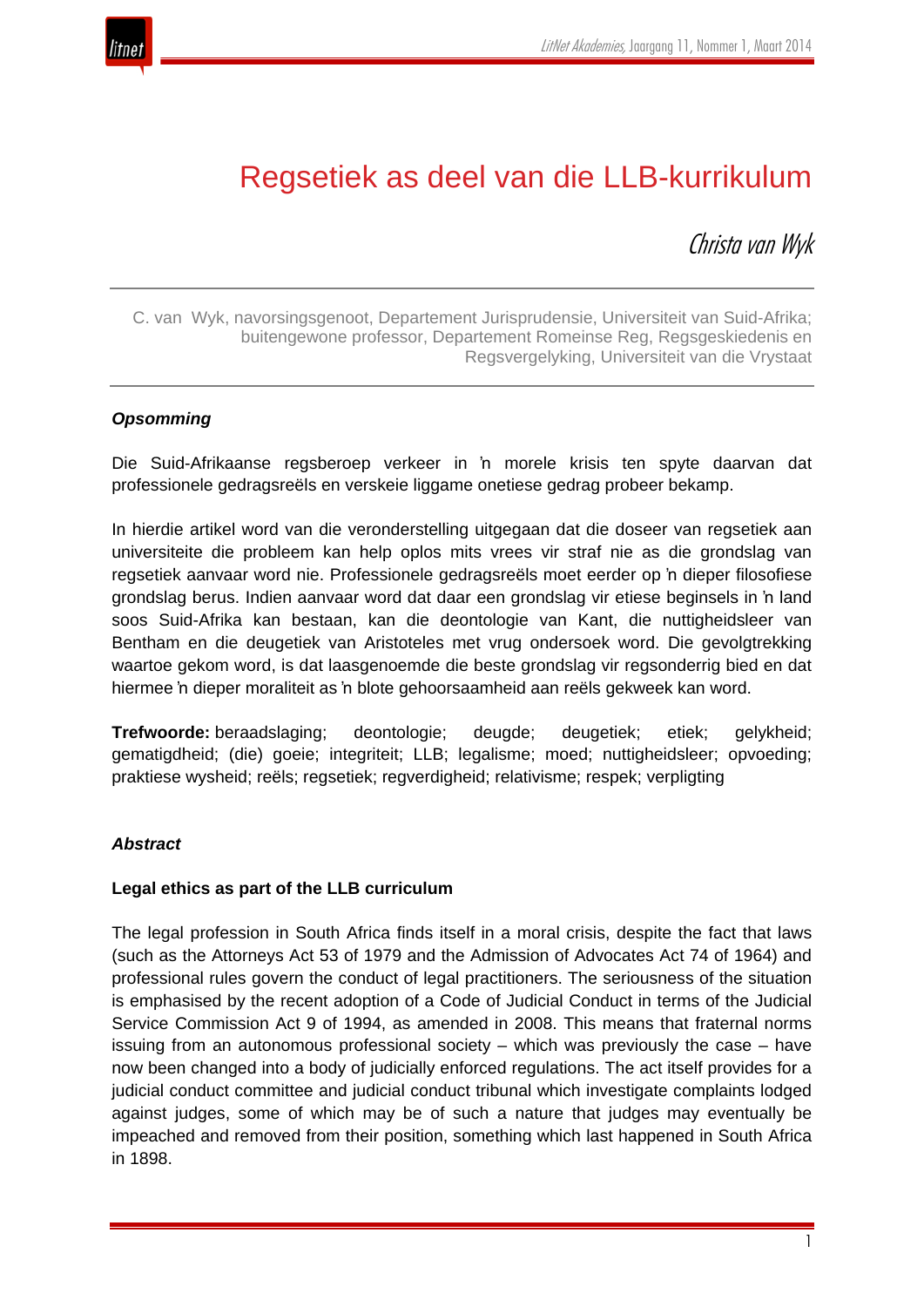A 2010 report produced for the Council on Higher Education on the content of the LLB curriculum, which researched the views of role players in the judiciary, legal practice and legal education, shows that a fundamental grasp of ethics by law graduates is regarded by respondents as being of the utmost importance. The South African Qualifications Authority includes among the aims of the LLB that law graduates should be able to maintain ethical standards which will guide and assist them not only in their professional conduct but also in their life.

It is submitted that the professional rules, codes of conduct and legislation referred to above are unable, on their own, to ensure ethical conduct by legal professionals. The emphasis on rules and a legalistic approach will not have the desired effect. Legal ethics is more than a technical adherence to rules for fear of sanction. A deeper philosophical conviction needs to be inculcated in legal graduates. Professional rules which have been taught and applied in South Africa over the years therefore need to be supported and supplemented by a proper value system and philosophical theory.

The article discusses three philosophical theories as possible candidates for supporting the teaching of legal ethics at university. They are Bentham's utilitarian theory, Kant's deontology, and Aristotle's virtue ethics. Depending on which moral viewpoint is accepted, the aim of an ethical education would be to ensure that legal practitioners act in such a way that the greatest happiness for the greatest number of people is brought about (Bentham); or that they obey rules and fulfil their obligations (Kant); or that they develop virtuous characters (Aristotle).

After a consideration of some of the salient features of each theory, the conclusion is reached that Aristotle's virtue ethics offers the most appropriate philosophical framework for the teaching of legal ethics. The point of departure of virtue ethics is that students can be taught and inspired to be (more) ethical. It emphasises the cardinal virtues of practical wisdom, courage, moderation and justice (from which all the other virtues such as integrity, equity, honesty and respect flow), and focuses on education, character building and the emulation of the example set by good persons. Virtue ethics is a positive and stimulating form of ethics. Instead of promoting a passive adherence to rules, virtue ethics encourages students to think about their conduct. It prepares them for a career in the adversarial system where practitioners can become so client-oriented that they neglect the broader public interest or fulfil their role in ways they would frown upon in their private life.

The question arises whether it is possible to have one (legal) ethical foundation which would be acceptable to the different cultures in a country such as South Africa. It is submitted that some ethical relativism, which allows local custom to influence professional rules, is acceptable. Examples include the proper dress code for legal professionals in court which has changed from that which pertained in the past and contingency fees, which have only recently gained acceptance.

Most ethicists, however, accept that some values and principles are fundamental, immutable and universal. Such core values are indispensable for communities to survive, as they inhibit extreme individualism which may endanger the cohesion and survival of the group. These core values include courage, justice and practical wisdom, which are more or less the same as the cardinal virtues described in Aristotle's virtue ethics. It is therefore submitted that virtue ethics can serve as a proper basis for the teaching of legal ethics.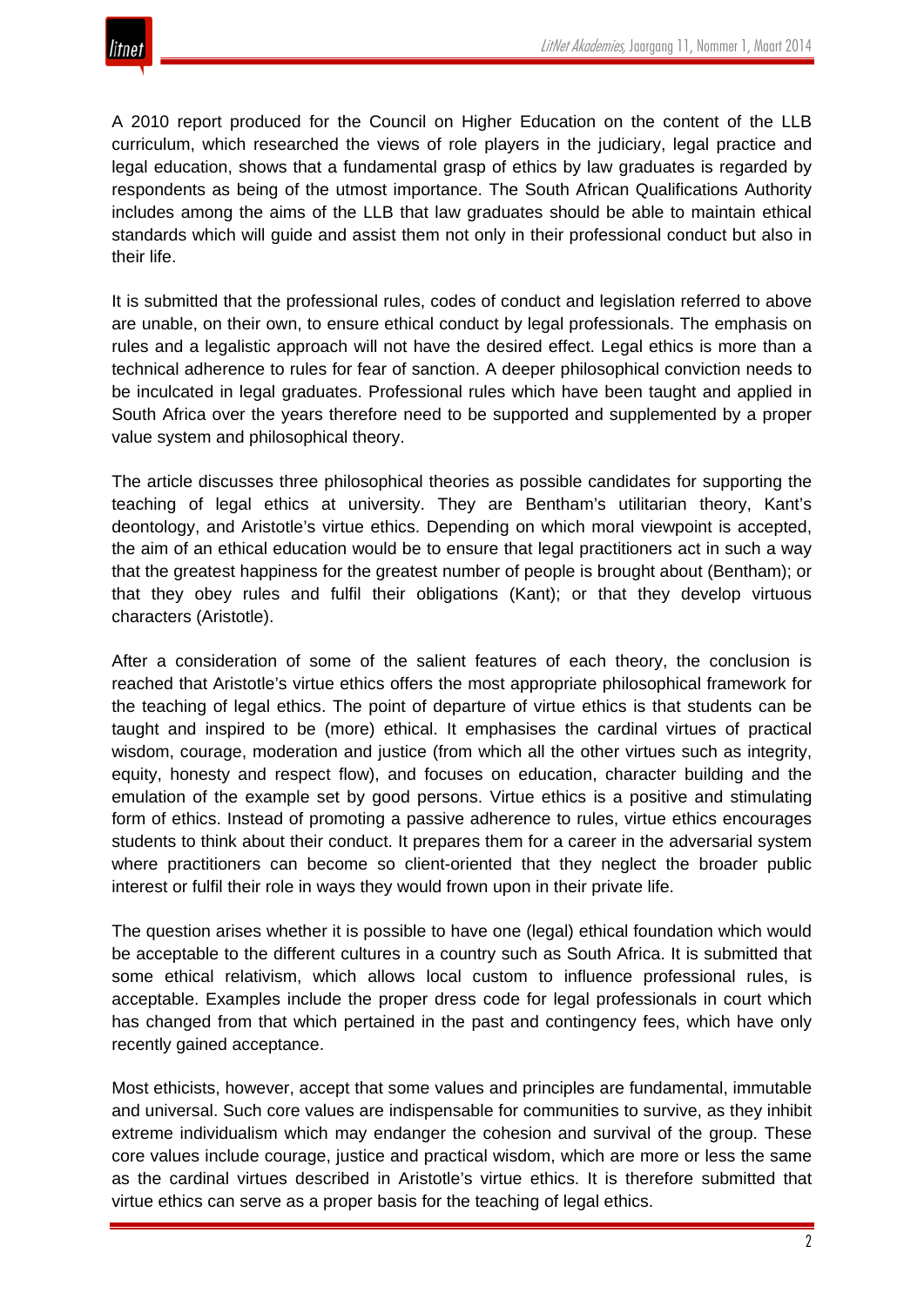

A valid criticism of virtue ethics as a common ethical foundation for South African law practitioners is the following: the concept of virtues is a rather vague one. Virtues lack content and they are often interpreted or concretised differently by different cultures. For example, the payment of money or gifts to a decision-maker or superior may be regarded by some cultures as bribery and consequently as a serious personal defect as far as honesty is concerned, while other cultures may regard this as a way of showing respect.

It is submitted that this problem may be addressed by a process of deliberation and debate between all role players. During this process the views of various cultures may be explained, critically examined and compared, with a view to finding the common good for society. Aristotle holds that people will be willing to abandon their cultural traditions and usages in their aim to attain the common good for society. Nussbaum, a modern virtue ethicist, writes that critical debate may help people to realise that their way of doing things is not necessarily the best one and that some usages will be accepted as being outright wrong. The deliberative process advocated by Habermas implies that such a debate should be open and rational. All participants should be able to express their views freely and should be accorded equal respect.

The outcome of such a deliberation could well be a concretisation of virtues and a set of professional rules which would then be regarded as legitimate and binding. People will feel bound by these rules because they will have had the opportunity to debate the virtues and to choose the concomitant rules themselves.

**Keywords:** common good; courage; deliberation; deontology; education; equality; ethics; integrity; justice; LLB; legal ethics; legalism; moderation; obligations; practical wisdom; relativism; respect; rules; utilitarianism; virtues; virtue ethics

#### **1. Inleiding**

Hierdie bydrae bespreek die moraliteitskrisis waarin die regsberoep tans verkeer en die feit dat bestaande wetgewing, gedragsreëls en -kodes nie daarin slaag om etiese gedrag te verseker nie. Een van die redes hiervoor is waarskynlik dat gedrag nie berus op 'n deurdagte normatiewe waardestelsel nie en dat daar met 'n suiwer legalistiese benadering volstaan word.

Die bydrae probeer om 'n oplossing vir die probleem aan die hand te doen deur in oorweging te gee dat (a) regsetiek as verpligte vak in die LLB-leerplan ingevoer behoort te word en (b) 'n normatiewe raamwerk – wat meer as blote gehoorsaamheid aan reëls inhou – as basis vir so 'n kursus behoort te dien. Die teorieë van Kant, Bentham en Aristoteles word in hierdie verband oorweeg en daar word tot die gevolgtrekking gekom dat die deugetiek van Aristoteles die beste grondslag vir so 'n kursus bied, veral omdat dit groot klem op karakterbou, opvoeding en inoefening plaas.

Om te verseker dat alle rolspelers hulle met so 'n waardestelsel sal vereenselwig en dit as rigtinggewend vir die beoefening van die beroep sal aanvaar, word verder in oorweging gegee dat 'n beraadslagende proses kan help om inhoud aan die soms vae begrip *deugde* te gee.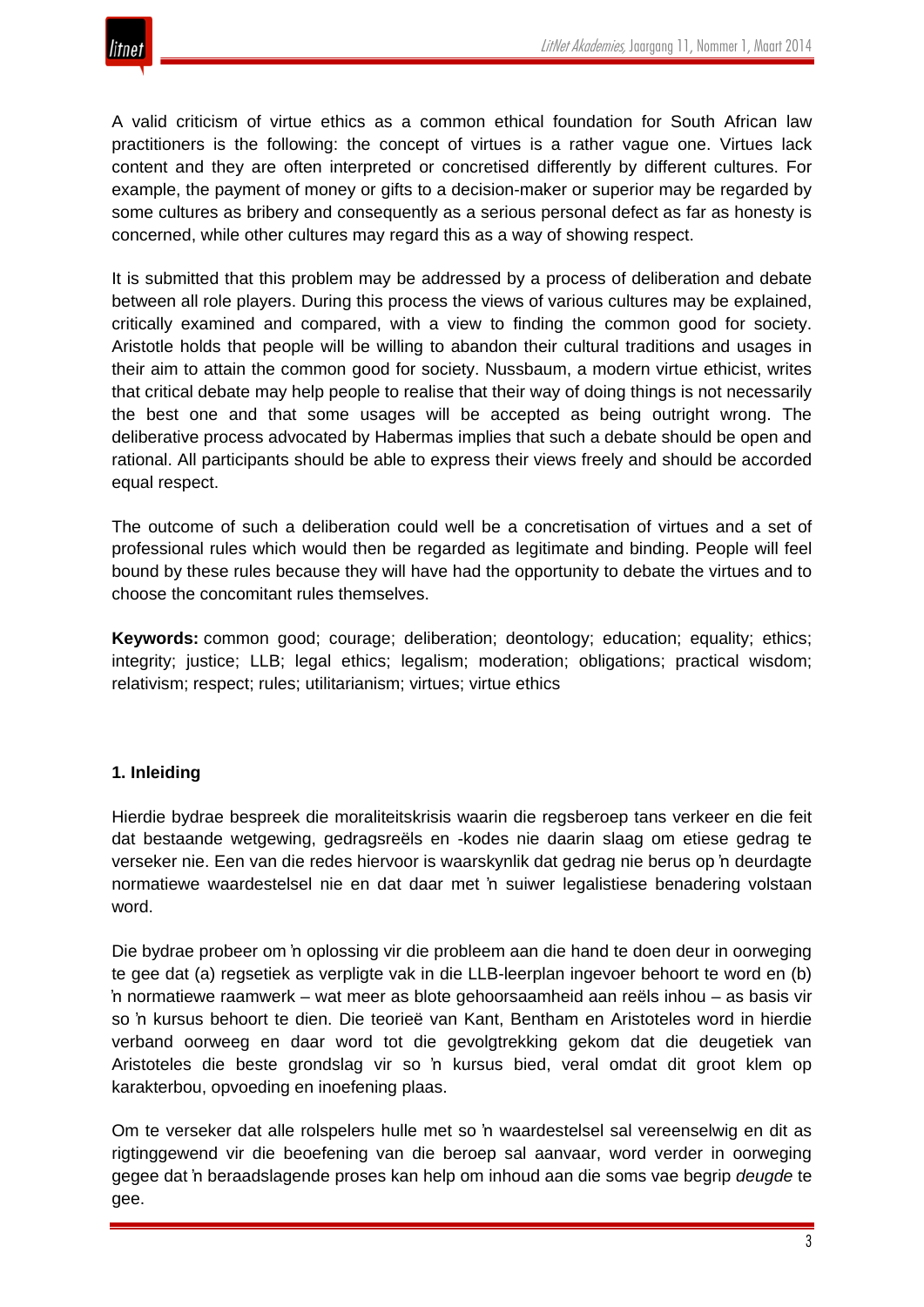

#### **2. Moraliteitskrisis in Suid-Afrika**

Etiese probleme in die sakewêreld, politiek en landsadministrasie is alledaags in Suid-Afrika. Die minagtende wyse waarop openbare ampte soms beklee word, blyk uit die vernietigende opmerkings deur regter Murphy in*Freedom Under Law v The National Director of Public Prosecutions, The National Commissioner: South African Police Service, The Head: Specialised Commercial Crime Unit, The Inspector-General of Intelligence, Richard Naggie Mdluli and Minister of Safety and Security*: 2

Suffice it to say that theconduct of the respondents is unbecoming of persons of such high rank in the public service, and especially worrying in the case of the NDPP [National Director of Public Prosecutions, a senior officer of this court with weighty responsibilities in the proper administration of justice. The attitude of the respondents signals a troubling lack of appreciation of the constitutional ethos and principles underpinning the offices they hold.

Misdaad, armoede en korrupsie vier hoogty en dit lyk asof baie mense deur grypsug beheer word. Die omgewing word bedreig en die armstes in die gemeenskap word swaar getref.

Oral word pogings aangewend om hoë etiese standaarde af te dwing. In die sakewêreld bepaal die Maatskappywet 71 van 2008 en die Maatskappyregulasies van  $2011<sup>3</sup>$  byvoorbeeld dat elke maatskappy soos in die wet omskryf<sup>4</sup> 'n sosiale en etiekkomitee moet instel.<sup>5</sup> Hierdie komitee moet die maatskappy se aktiwiteite monitor op onder meer die terrein van etiek en die bestuur van die omgewing. Daar word ook probeer om korrupsie in die staatsdiens op nasionale, provinsiale en plaaslike vlak uit te roei, en 'n teenkorrupsieburo word deur die Public Administration Management Bill, 2013 in die vooruitsig gestel.<sup>6</sup>

Wat die regsberoep betref, is reeds in 1997 'n nasionale konferensie oor etiek gehou om die snelle agteruitgang in professionele waardes onder die loep te neem en om te debatteer hoe die gety van morele verval gestuit kon word.<sup>7</sup> Tydens die konferensie is die volgende stellings gemaak: "The profession [has] reached a stage of corruption in the broadest sense of the word ... [where] there is no respect for authority and rules"<sup>8</sup> en "[I]ssues are ... bent with the justification that they are not illegal, even though they violate the rules of ethical or decent behaviour."<sup>9</sup> Daar is gewys op grootskaalse morele afstomping<sup>10</sup> en op die feit dat hoë vlakke van korrupsie en omkopery in 'n samelewing heers waar waardes soos integriteit, respek en regverdigheid nie meer geld nie. Sprekers het verwys na etiek en 'n goeie waardestelsel as die welsyn en werklike rykdom van 'n samelewing – eerder as sy grondstowwe.

Hoe lyk die prentjie vandag – 16 jaar later?

Dit is waarskynlik korrek om te beweer dat die situasie nog verder verswak het. Onlangs is berig dat die prokureurs se getrouheidswaarborgfonds meer as R100 miljoen moes betaal vir geld wat prokureurs tussen Januarie en Oktober 2012 van hul kliënte gesteel het terwyl hulle dit vir hulle in trust moes hou.<sup>11</sup> Eise teen die fonds het in 2012 drievoudig teenoor 2008 toegeneem en daar word voorspel dat as die huidige tendens voortduur, die getrouheidswaarborgfonds binne vyf tot tien jaar nie meer lewensvatbaar sal wees nie.<sup>12</sup>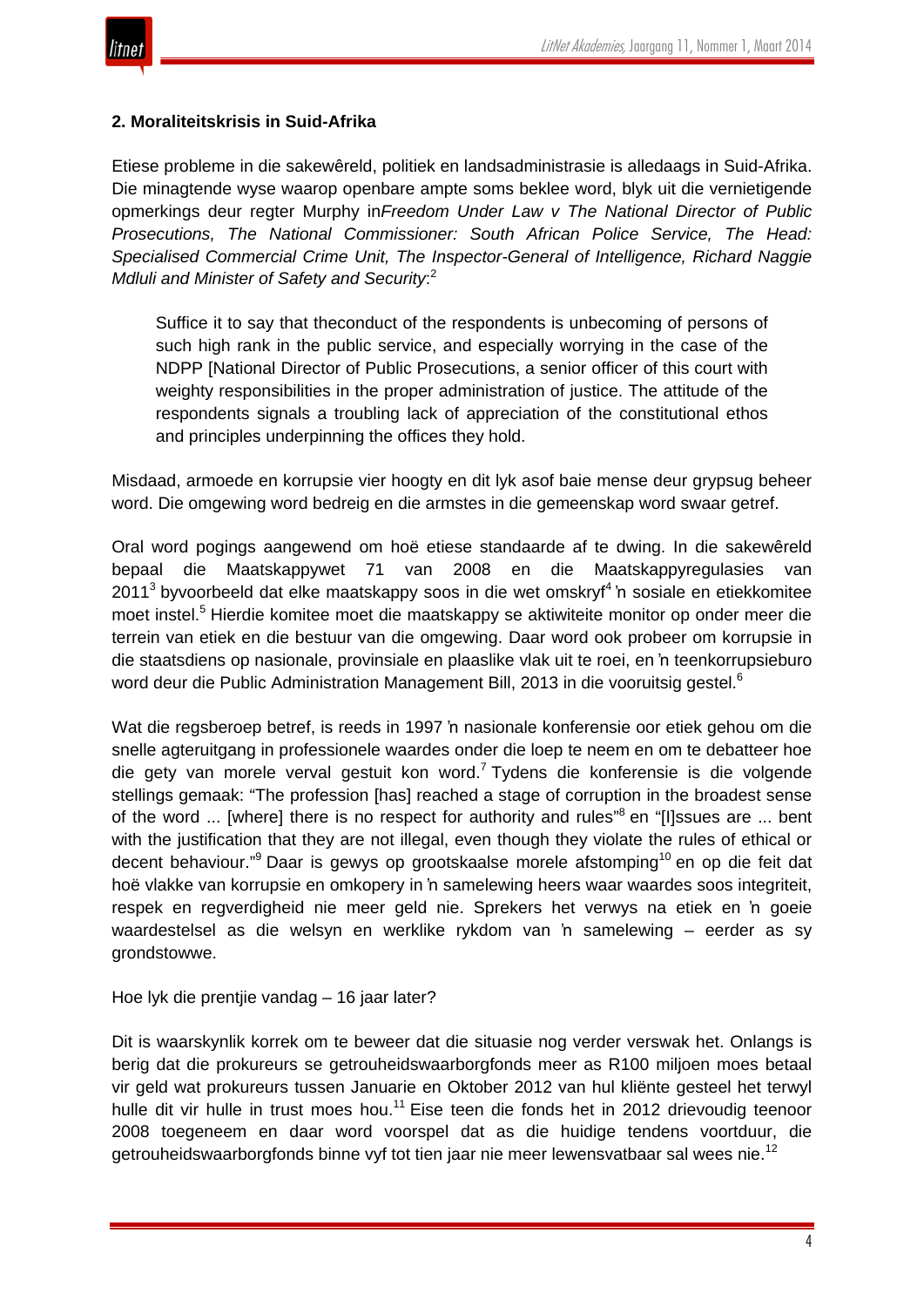

Selfs van die heel voorste regslui raak die pad byster. 'n Voormalige medevoorsitter van die Suid-Afrikaanse Regsgenootskap (SA Law Society) en die eerste vroulike president van die National Association of Democratic Lawyers het 'n vals beëdigde verklaring onderteken om regsfooie te bekom.<sup>13</sup> 'n Vorige voorsitter van die Regsgenootskap van die Noordelike Provinsies is onlangs deur die hof beveel om die bedrag geld wat hy afgetrek het van die uitbetaling wat deur die Padongelukkefonds aan 'n persoon toegeken is, te verminder. Die prokureur was ingevolge die Wet op Gebeurlikheidsgelde 66 van 1997 geregtig om hoogstens 25% van die totaal wat die hof toegeken het, as vergoeding vir sy dienste te neem. Die slagoffer van die motorongeluk het egter kwalik meer as die helfte van die toekenning ontvang.<sup>14</sup>

Die regbank is ook nie verleentheid gespaar nie. Verskeie beskuldigings is sedert 2006 teen die regterpresident van die Kaapse hoë hof gebring, onder meer van moontlike belangebotsings weens sy uitgebreide sakebelange.<sup>15</sup> 'n Formele klag – dat hy regters van die konstitusionele hof op onbehoorlike wyse probeer beïnvloed het met betrekking tot 'n korrupsiesaak hangende teen president Zuma – is in 2008 teen hom ingedien. Die saak is na die regterlike gedragstribunaal verwys wat moet beslis of hy in 'n staat van beskuldiging geplaas moet word.<sup>16</sup> In verband met hierdie kwessie het 'n verdere geskil ontstaan deurdat die regters wat die klag gelê het, die jurisdiksie van die tribunaal betwis.<sup>17</sup>

Voorvalle soos hierdie het 'n negatiewe impak op die beeld van regspleging en die regbank in Suid-Afrika. Om behoorlik te kan funksioneer moet die regbank se integriteit en morele gesag deur die publiek aanvaar word. Die openbare vertroue in onder meer die onafhanklikheid van die regbank word ernstig geskaad wanneer regters swak of twyfelagtig optree.

#### **3. Gedragskodes**

Bogenoemde voorvalle het plaasgevind ondanks die toepassing van etiese gedragskodes en die feit dat die Wet op Prokureurs 53 van 1979 en die Wet op Toelating van Advokate 74 van 1964 die onderskeie beroepe reguleer. Regsgenootskappe en balierade tree dissiplinêr op wanneer hierdie kodes verbreek word en kan aansoek by die howe doen dat oortreders van die rol geskrap word.<sup>18</sup>

Benewens die voorskrif in die Grondwet<sup>19</sup> dat regters toepaslik gekwalifiseerd en gepaste en (moreel) geskikte persone moet wees, $^{20}$  is hulle ook tradisioneel deur ongeskrewe etiese gedragstandaarde gelei. Hiervolgens moet hul gedrag in sowel hul privaat as professionele lewe onberispelik wees en moet hulle met die fatsoenlikheid en temperament optree wat van regters verwag word. Die volgende eienskappe is al as noodsaaklik vir regters bestempel: onpartydigheid, regverdigheid, intellektuele bekwaamheid, integriteit, onafhanklikheid, ywer, emosionele volwassenheid, wysheid en die morele bevoegdheid om tussen reg en verkeerd te kan onderskei.<sup>21</sup> Regters moet oor die morele integriteit beskik om oor ander te kan oordeel en moet in staat wees om hul eie gedrag net so helder te beoordeel as dié van ander mense.

Ten spyte van die aanvanklike teenkanting uit die geledere van senior regters is onlangs besluit om 'n bindende statutêre gedragskode vir regters te aanvaar.<sup>22</sup> Die Wet op die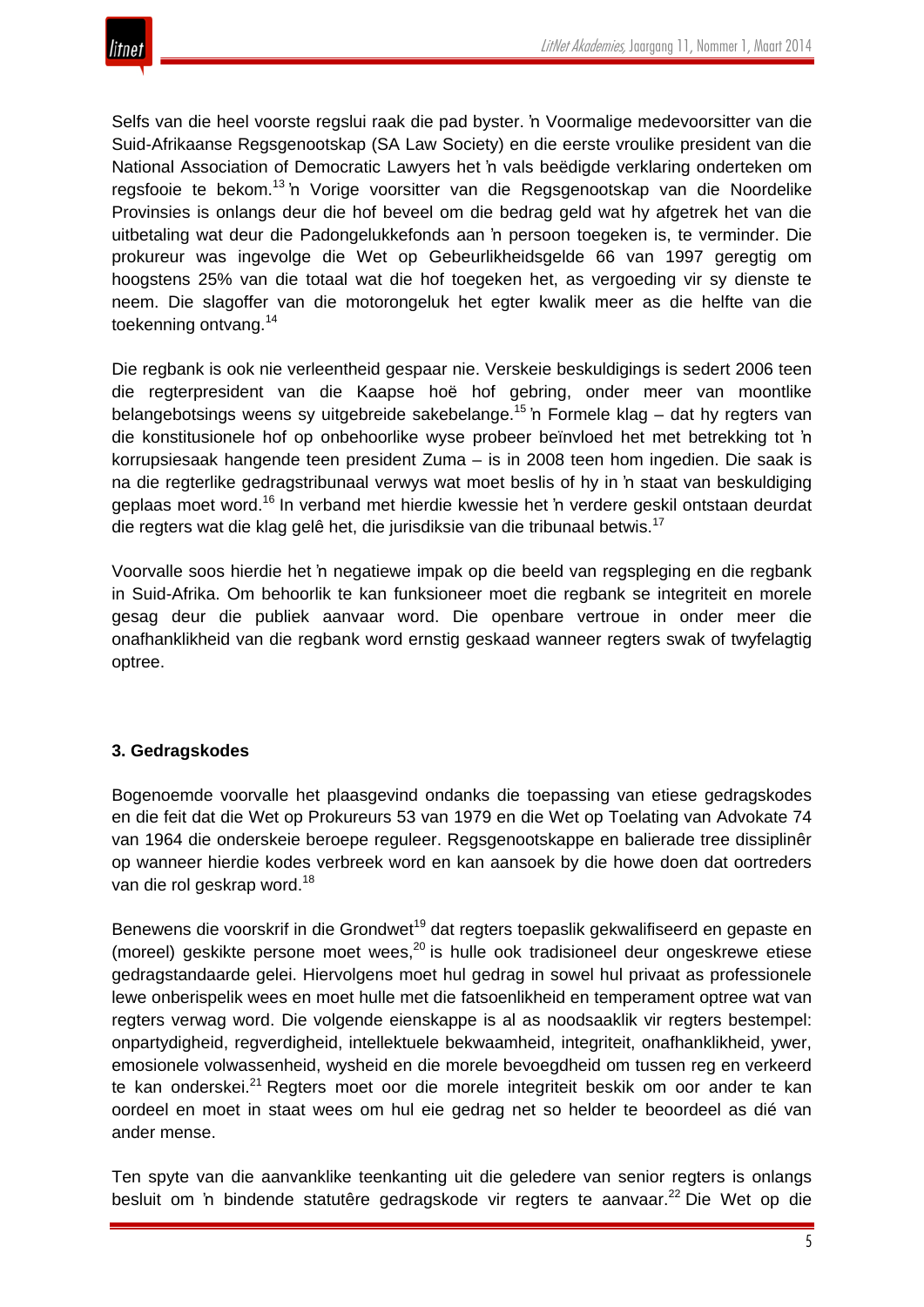

Regterlike Dienskommissie 9 van 1994 (soos gewysig deur die Wysigingswet 20 van 2008) maak voorsiening vir 'n kode van regterlike optrede<sup>23</sup> en in Oktober 2012 is so 'n kode deur die parlement aanvaar (hierna die regterlike gedragskode genoem).<sup>24</sup> Hierdie kode dien nou as die heersende standaard van regterlike gedrag waaraan regters gevolg moet gee.<sup>25</sup>

Die Wet op die Regterlike Dienskommissie bepaal onder meer dat die "registreerbare" belange van regters en hul onmiddellike familielede in 'n register opgeneem moet word en dat die publiek toegang tot 'n deel van die register moet hê.<sup>26</sup> Die regterlike gedragskode bevat streng voorskrifte oor buitewerk. Die enigste vergoeding wat dienende regters mag ontvang – buiten hul salarisse of bedrae wat hul toekom in hul hoedanigheid van regter – is tantième vir die skryf of redigering van regsboeke.<sup>27</sup> Soortgelyke reëls geld ook afgetrede regters.<sup>28</sup>

Verder stel die wet 'n regterlike gedragskomitee<sup>29</sup> binne die Regterlike Dienskommissie in wat klagtes teen regters moet ondersoek.<sup>30</sup> Enige persoon of lid van die publiek kan 'n klagte indien wat deur hierdie komitee ontvang en oorweeg moet word.<sup>31</sup> Die klagte kan insluit dat die regter aan 'n onvermoë ly, uitermate onbevoeg is of hom of haar grof wangedra het. Hierdie gronde kan uiteindelik ingevolge die Grondwet<sup>32</sup> tot 'n staat van beskuldiging en verwydering uit die pos lei – iets wat in 1898 laas in Suid-Afrika gebeur het toe regter John Kotzé met president Paul Kruger oor die toetsingsbevoegdheid van die Transvaalse hoë hof gebots het en uit sy amp on the f is.  $33$ 

Die klagte kan ook minder ernstig wees, soos dat die regter die regterlike gedragskode verbreek het, 'n amp beklee of geld ontvang het anders as uit hoofde van die regtersamp, of op 'n manier opgetree het wat nie 'n regter betaam nie of wat die onafhanklikheid, waardigheid, toeganklikheid en bevoegdheid van die howe benadeel.<sup>34</sup>

Die gedragskomitee se voorsitter, of een van sy lede, ondersoek die saak en indien nodig kan 'n formele verhoor gehou word. Die ondersoek is inkwisitories van aard en daar rus geen bewyslas op enige persoon nie.<sup>35</sup> Indien bevind word dat die regter aan so 'n mindere oortreding skuldig is, kan die regter betig word, 'n skriftelike waarskuwing ontvang, berading of spesiale opleiding ondergaan, of verplig word om die klaer om verskoning te vra.<sup>36</sup>

As die komitee egter meen dat daar 'n prima facie-saak vir 'n staat van beskuldiging is, moet die saak na die regterlike gedragstribunaal verwys word.<sup>37</sup> Die tribunaal moet 'n formele (inkwisitoriese) ondersoek sonder onredelike vertraging hou en kan getuies roep, waarna sy bevinding aan die Regterlike Dienskommissie oorhandig moet word.<sup>38</sup> Na oorweging van hierdie verslag besluit die Regterlike Dienskommissie of die regter in 'n staat van beskuldiging geplaas moet word al dan nie. Indien wel, lig die kommissie die speaker van die Nasionale Vergadering hieroor in. Die Nasionale Vergadering kan dan met 'n tweederdemeerderheid besluit dat die regter uit sy of haar pos onthef moet word.

Soos in die Verenigde State van Amerika, het etiekriglyne in Suid-Afrika ontwikkel van "fraternal norms issuing from an autonomous professional society" tot "a body of judicially enforced regulations". Regsetiek het verander in positiewe reg wat deur die howe afgedwing kan word, en professionele gedragsreëls het regtens bindende standaarde van gedrag geword.<sup>39</sup>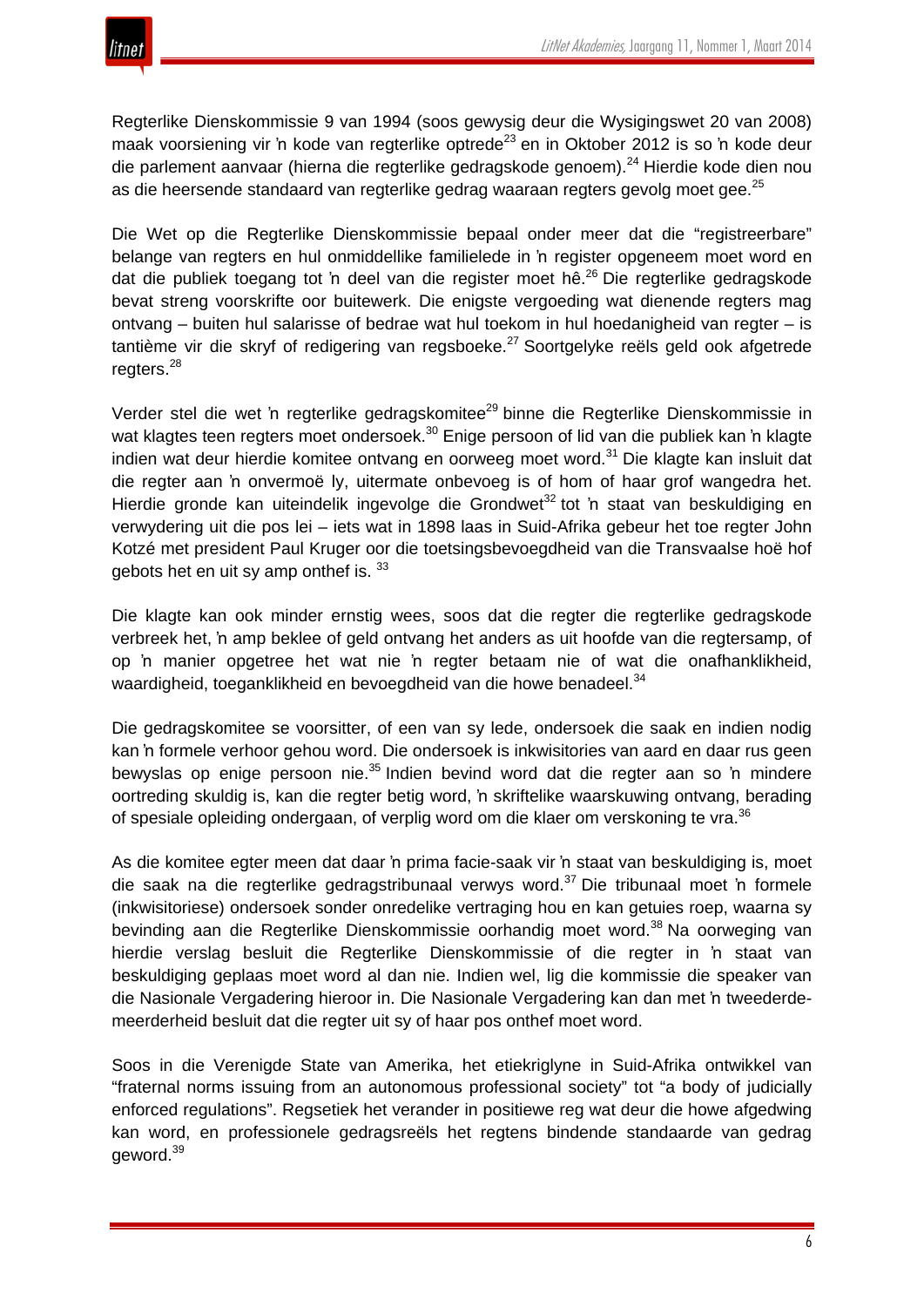

Gedragskodes en wetgewing op sigself is egter nie in staat om etiese gedrag onder regspraktisyns te verseker nie, selfs al bestaan byvoorbeeld die regterlike gedragskode uit sowel regstegniese reëls as breë etiese bepalings<sup>40</sup> wat dit teoreties moontlik maak om die bestaan van gedragsreëls te "bewys", al word hulle nie spesifiek in 'n riglyn vervat nie.<sup>41</sup>

Daar word in oorweging gegee dat 'n dieper morele oortuiging en filosofiese grondslag vir die bestendiging van etiese gedrag nodig is en dat daar nie maar net volstaan kan word met gedragsreëls en -voorskrifte vir regslui soos wat soms beweer word nie.<sup>42</sup> Die redes hiervoor kan soos volg opgesom word: reëls en gedragskodes bevorder dikwels morele passiwiteit, omdat mense dan minder oor hul gedrag hoef na te dink; die formulering van die grense van goeie gedrag kan juis daartoe lei dat mense die grense gaan beproef; daar bestaan altyd onsekerhede en grys gebiede, hoe duidelik die reëls ook al geformuleer word:<sup>43</sup> en reëls moet nog altyd geïnterpreteer word. Verder is die volgende opmerking al gemaak: "Most of what is called legal ethics is similar to rules made by administrative agencies. It is regulatory. Its appeal is not to conscience, but to sanction."<sup>44</sup>

#### **4. Regsetiese opleiding**

Regsetiek is reeds in 1974 – na die Watergate-skandaal – as verpligte kursus deur die American Bar Association ingestel en het sedertdien in Anglo-Amerikaanse regskole in belangrikheid toegeneem.<sup>45</sup> Ook in Suid-Afrika word regsetiek al jare lank as praktiese kursus deur voornemende advokate en prokureurs tydens hul leerklerkskap gevolg.

Wat betref universiteitsopleiding, het die Raad op Hoër Onderwys redelik onlangs die doeltreffendheid van regsopleiding aan Suid-Afrikaanse universiteite laat ondersoek. Tydens die ondersoek is die menings van belangegroepe soos die prokureursorde van Suid-Afrika, werkgewers en regspraktisyns (insluitend regsprekende beamptes) ingewin oor die mate waarin die LLB in die behoeftes van die praktyk voorsien. Die verslag wat in 2010 uitgebring is, toon dat 'n grondige begrip van regsetiek deur die meeste rolspelers, insluitend die prokureursorde, as noodsaaklik beskou word<sup>46</sup> en dat hulle meen dat kennis, vaardighede en etiese waardes gedurende die leerproses geïntegreer moet word.<sup>47</sup>

Aan die einde van Mei 2013 is 'n LLB-beraad gehou waarby verteenwoordigers van die balie en sybalie, die regsdekane, regstudente, departement van justisie en ander belanghebbendes oor die graad besin het. Daar is onder meer besluit om die opleiding weer oor vyf jaar te laat strek (soos wat vantevore die geval was) en om oor die samestelling van die LLB te herbesin. Tydens die beraad is etiek en 'n verbintenis tot sosiale geregtigheid as van die heel belangrikste komponente van die LLB-graad geïdentifiseer.<sup>48</sup>

Die Suid-Afrikaanse kwalifikasiegesag (SAQA)<sup>49</sup> wat saam met die Raad op Hoër Onderwys die gehalte van hoër onderwys moet verseker, beskryf juis een van die doelstellings van die LLB soos volg: "Om regsgraduandi te lewer wat die vereiste etiese standaarde kan handhaaf en hul verantwoordelikheid sal aanvaar om 'n regverdige gemeenskap te skep wat gegrond is op 'n grondwetlike demokrasie en die 'rule of law', binne 'n internasionale regsorde." Van die uitkomste sluit spesifiek in dat gegradueerdes verantwoordelik en eties moet kan optree en komplekse en diverse regsprobleme krities en eties moet kan oplos. Verder word ook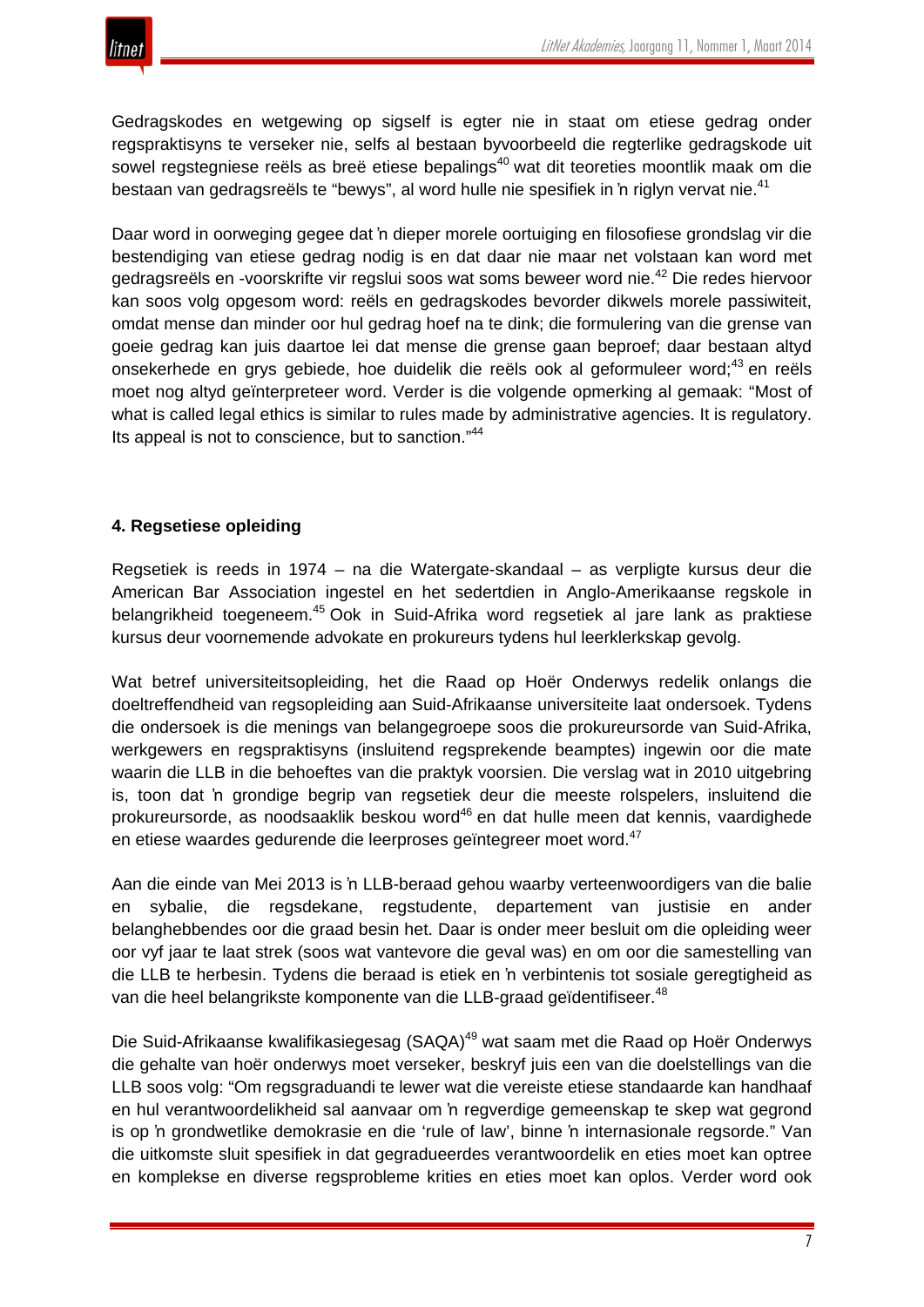

verwag dat studente etiese standaarde en waardes moet verwerf wat hulle "kan lei en bystaan in beide hul [privaat] lewe en professionele optrede".<sup>50</sup>

SAQA skryf geen kurrikulum vir die LLB-graad voor nie en probeer nie om alle LLB-grade wat in die land toegeken word, identies te maak nie. Die LLB-graad word generies gedefinieer, wat beteken dat die essensiële minimum uitkomste en hul assesseringskriteria op 'n abstrakte manier geïdentifiseer word en nie aan enige bepaalde kurrikulum-inhoud gekoppel word nie. Sekere uitkomste, maar geen bepaalde inhoud nie, word dus voorgeskryf en 'n raamwerk word geskep waarbinne universiteite kan vernuwe.

Universiteite staan nou voor die groot uitdaging om inhoud aan 'n kursus in regsetiek te gee en om die kursus te doseer binne 'n raamwerk van regsopleiding waar die klem tradisioneel op formalisme en legalisme val, en nie soseer op die oplos van regsprobleme met inagneming van morele waardes nie. Sommige universiteite het reeds vóór hierdie ondersoeke begin om regsetiek as deel van die LLB-leergang aan te bied. In 2004 is so 'n kursus byvoorbeeld as keusevak aan Unisa ingevoer en het dit later 'n verpligte deel van die LLB geword. $51$ 

## **5. Wat is regsetiek?**

Etiek kan beskou word as 'n afdeling van die filosofie wat vrae rondom moraliteit ondersoek. Moraliteit is op sy beurt 'n versameling oortuigings oor wat 'n goeie lewe is en oor die verskil tussen goed en kwaad. *Etiek* en*moraliteit* word dikwels ook as sinonieme gebruik.<sup>52</sup>

Etiek help ons om te besluit wat die regte en redelike manier is om in bepaalde situasies op te tree.<sup>53</sup> Regsetiek (as toegepaste etiek) gaan oor praktiese keuses en dit probeer om die volgende vraag te beantwoord: Hoe behoort 'n regspraktisyn op te tree om 'n goeie, ordentlike en betaamlike een te wees?

Afgesien van openbare belang in die integriteit en professionele lewe van regsgeleerdes, duik 'n meer persoonlike aspek ook op. Dit gaan oor die verwerwing van etiese waardes wat regspraktisyns in hul lewe kan bystaan, iets waarna een van die SAQA-uitkomste hier bo verwys. Anders gestel: Hoe kan 'n regsgeleerde aan die einde van sy of haar lewe weet dat dit 'n goeie lewe was? Die regsliteratuur maak melding van 'n spanning wat kan ontstaan tussen regsgeleerdes se professionele rol en hul persoonlike lewe en moraliteit. In die uitvoer van hul pligte tree prokureurs en advokate soms op 'n wyse op wat indruis teen wat hulle glo die moreel regte ding is om in hul persoonlike lewe te doen. Veral die adversatiewe of akkusatoriese stelsel (soos wat in Suid-Afrika geld) kan hiertoe lei. Hiervolgens moet regsverteenwoordigers hul kliënte se belange nougeset nastreef en bevorder en tree die regter as finale "skeidsregter" in die stryd op. Praktisyns kan soms sake onnodig uitrek of manipuleer en allerlei tegniese punte opper omdat dit tot voordeel van hul kliënte is, of hulle kan eerbare getuies so aggressief ondervra dat laasgenoemde tydens die hofproses gediskrediteer word. Verder moet hulle, sodra hulle 'n kliënt se saak aanvaar het, die kliënt verteenwoordig, ongeag hul persoonlike mening oor laasgenoemde se karakter of die morele meriete van sy saak.<sup>54</sup> Praktisyns kan so kliëntgerig word dat hulle hul breër etiese en openbare verantwoordelikheid uit die oog verloor.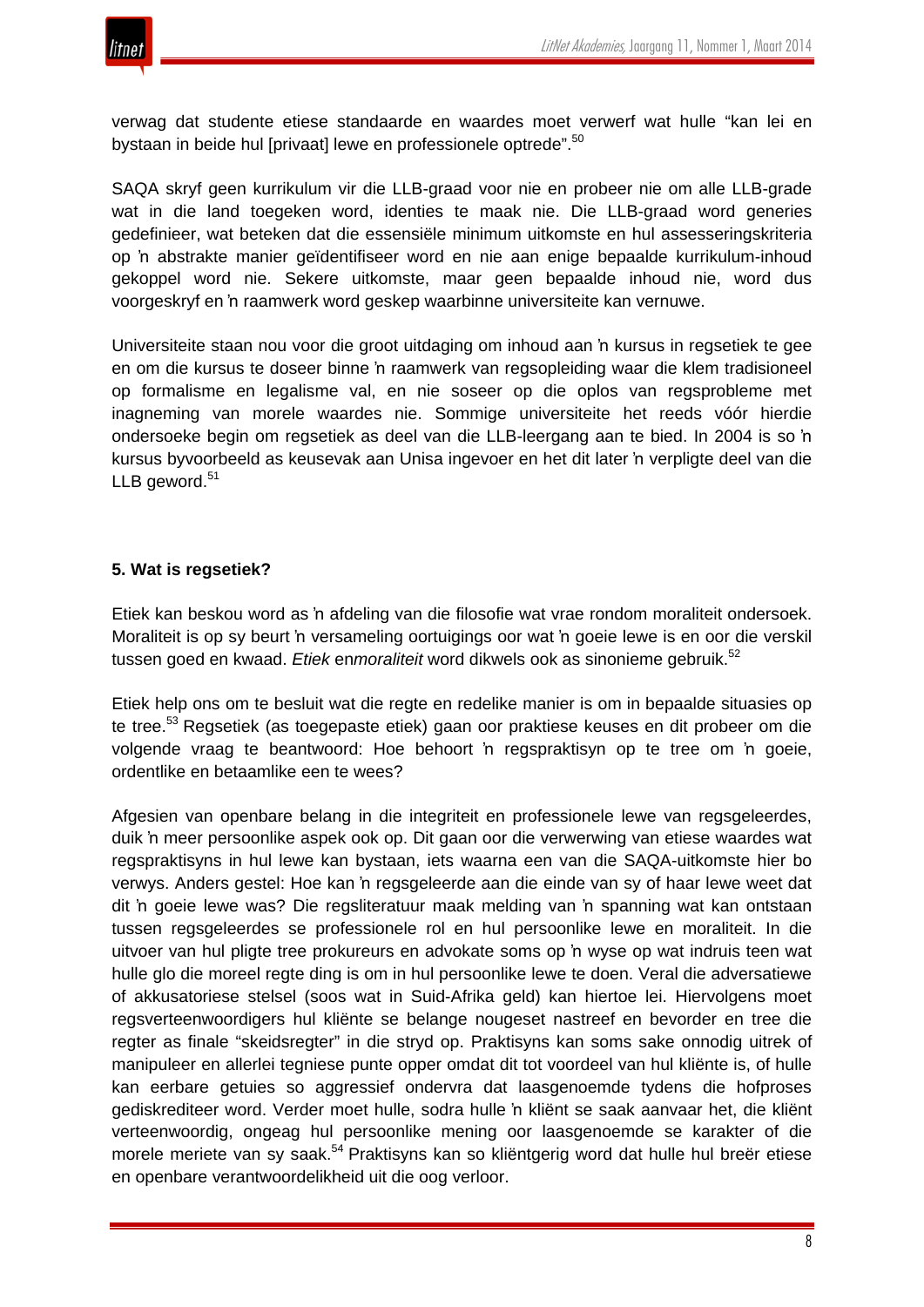

Selfs al word aanvaar dat dit moontlik is om regspraktisyns se professionele lewe van hul private oortuigings te skei, kan hul professionele optrede ernstig nadelig vir hul morele welstand wees. As iemand keuses maak waarmee hy of sy op die lange duur nie kan saamleef nie, kan dit tot die vernietiging van persoonlike integriteit en 'n eie lewensplan lei wat intense berou tot gevolg kan hê.

#### **6. Filosofiese basis van regsetiek**

Watter inhoud behoort 'n kursus in regsetiek te hê?

Studente behoort eerstens daarop gewys te word dat hulle 'n beroep beoefen en die openbare belang dien. Hulle bedryf nie maar net 'n besigheid nie. Professionele mense beskik oor gespesialiseerde intellektuele kennis wat nie geredelik vir leke toeganklik is nie, en hul professionele integriteit is dus van die grootste belang. Die gedagte behoort verder by hulle tuisgebring te word dat regsetiek nie bestaan uit die tegniese nakoming van 'n stel reëls uit vrees vir straf nie, maar dat etiese gedrag op 'n dieper filosofiese basis berus.

Daar is 'n paar belangrike morele perspektiewe wat in hierdie verband deur die dosent oorweeg kan word. Vir doeleindes van hierdie bespreking word volstaan met Bentham se nuttigheidsteorie, Kant se deontologie en Aristoteles se deugetiek. Afhangende van watter een van hierdie uitgangspunte gevolg word, kan die doelwit van 'n etiese opvoeding wees om die maksimum welsyn of geluk in die samelewing teweeg te bring, of om te verseker dat regsgeleerdes reëls en verpligtinge sal nakom, of om te sorg dat hulle deugsame karakters ontwikkel.

'n Kort oorsig word vervolgens gegee van enkele belangrike kenmerke van die utilistiese uitgangspunt van Bentham, die reëlgebaseerde uitgangspunt van Kant en Aristoteles se deugetiek.

#### *6.1 Bentham se nuttigheidsteorie*

Vir Bentham (1748–1832) bestaan moraliteit daarin dat die grootste welsyn of geluk vir die grootste aantal mense teweeggebring word en dat daarna gestreef word om die hoeveelheid pyn in die wêreld te minimaliseer. Daar is net een uiteindelike morele beginsel: die beginsel van nuttigheid. Wanneer daar 'n keuse tussen twee optredes is, moet daardie een gekies word wat die bes moontlike gevolge vir alle betrokke partye sal inhou. Optrede is moreel reg as dit neig om geluk te bevorder en verkeerd as dit neig om pyn (of die vermindering van geluk) mee te bring. Dit is meer bevredigend om 'n medemens – al is dit 'n vreemdeling – te sien in 'n situasie van geluk as van lyding.<sup>55</sup> Die utilis sien net een uiteindelike doel, naamlik om dit te doen wat die beste gevolge vir die meeste sal inhou.<sup>56</sup>

Volgens hierdie teorie moet regspraktisyns die nuttigste bydrae tot die totale geluk (welsyn) van die lede van die samelewing probeer lewer.<sup>57</sup> Hulle moet nie verantwoordelikheid aanvaar net vir die gevolge wat hul handelinge meebring nie, maar ook vir die nalating van handelinge wat goeie gevolge sou gehad het. Vanuit die nuttigheidsetiek word goeie regspraktisyns geken aan die uitwerking of gevolge wat hul optrede het.<sup>58</sup>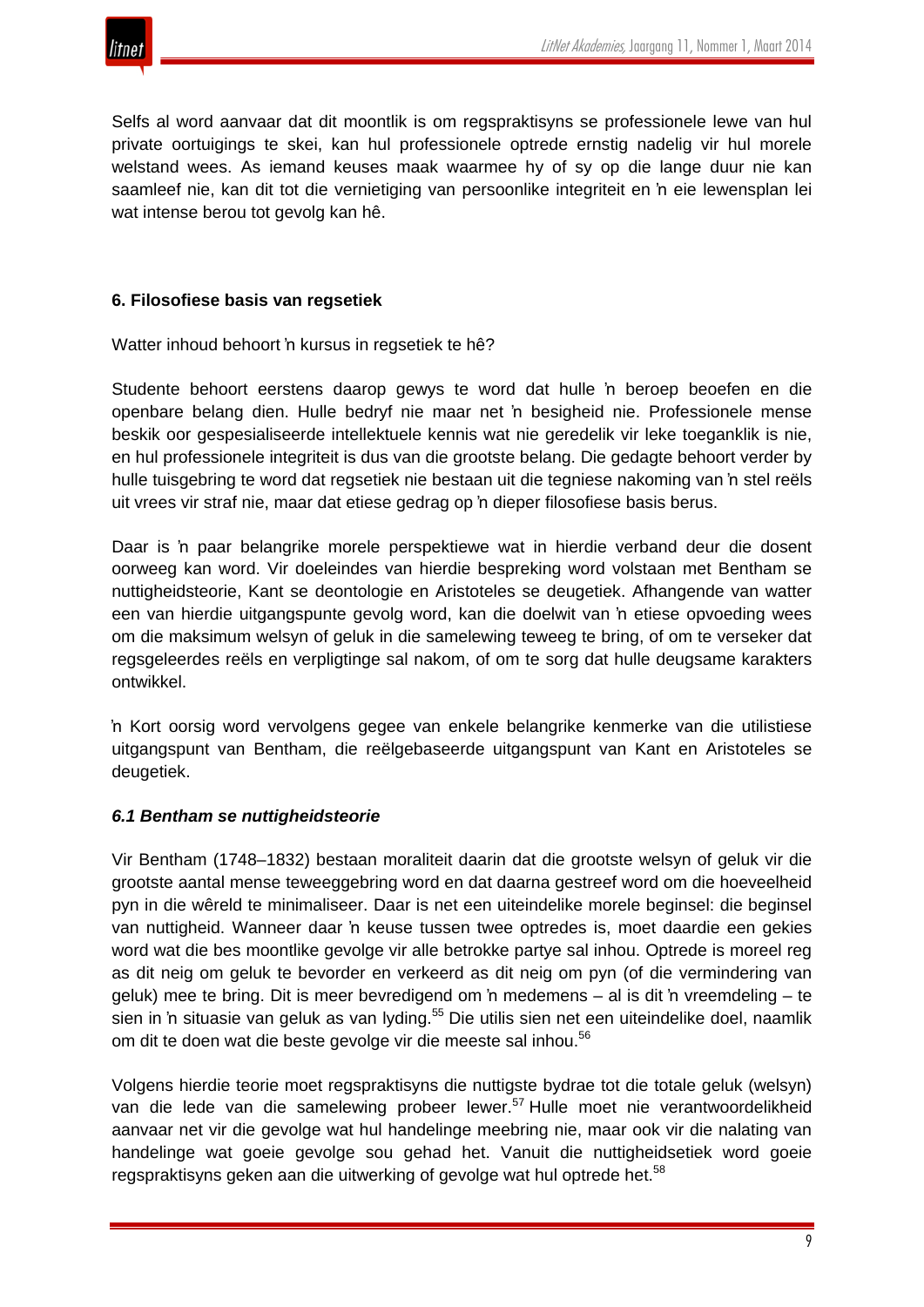Om die regte morele handeling te bepaal, moet 'n belange-afweging of nutsberekening gedoen word en moet regspraktisyns weet watter belange in moreel relevante situasies waardevoller as ander is – iets wat problematies kan wees en waaroor daar grondliggend verskil kan word. Waardes soos veiligheid, gelykheid en integriteit word deur sommige aanhangers van die utilisme as van groot belang beskou, terwyl ander utiliste, soos J.S. Mill, meen dat die plesier of geluk van die intellek, gevoelens of verbeelding swaarder behoort te weeg as sensuele plesier.<sup>59</sup>

Afgesien van die vraagstuk oor watter belange die swaarste moet weeg, ontstaan die vraag verder of Bentham se teorie altyd reg kan laat geskied aan die handelende individu (agent) se integriteit en die verwesenliking van sy of haar eie lewensplanne. Volgens hierdie teorie tel elke mens se geluk ewe veel, ook die agent s'n. Aangesien die agent onpartydig moet bly, kan daar van hierdie individu verwag word om sy of haar eie ideale op te offer indien dit vir ander so 'n groot nuttigheidswaarde het dat die totale nut vir die gemeenskap verhoog word.<sup>60</sup> Sommige mense sal gevolglik nooit hul eie lewensplanne kan verwesenlik nie – iets wat op die lange duur tot vervreemding en verlies van integriteit lei. Voorstanders van hierdie teorie meen egter dat die utiliteitsbeginsel nie van mense verwag om hul lewensplan ter wille van ander op te offer nie en dat daar eerder gestrewe moet word na 'n harmonie tussen hul eiebelang en die belange van ander.<sup>61</sup>

Benewens bostaande kritiek teen Bentham se teorie moet gemeld word dat nie alles wat nuttig is, noodwendig reg is nie. Nuttige dinge – soos die kloning van mense – is nie noodwendig eties nie. Nie sommer enige metode kan gebruik word om die grootste geluk vir die meeste mense teweeg te bring nie.

# *6.2 Kant se pligsbesef*

Immanuel Kant (1724–1804) se deontologie is gebaseer op die pligsbesef. Die enigste ding wat intrinsiek en ongekwalifiseerd goed is, is dat mense kies om iets te doen omdat dit hul plig is. Hy verwys in dié verband na die goeie en vrye wil van 'n rasionele mens. Sonder hierdie wil is 'n mens nie in staat om etiese besluite te neem nie.<sup>62</sup>

Die morele waarde van die individu se optrede spruit uit 'n wilsdaad (om jou plig te doen uit pligsbesef en uit respek vir die morele reg)<sup>63</sup> en nie omdat sekere gevolge daarmee bereik kan word<sup>64</sup> of omdat daar met 'n sekere motief gehandel word nie.<sup>65</sup>

Vir Kant beteken om moreel te wees dieselfde as om redelik of rasioneel te wees. $66$  Sy morele wet ontstaan uit 'n suiwer intellek. Die menslike rede bepaal dat sekere beginsels noodwendig as 'n universele moraliteit moet geld. Die eerste beginsel van die universele moraliteit is die kategoriese imperatief, wat inhou dat elkeen so moet handel dat sy of haar optrede 'n algemene reël kan word. Dit sluit byvoorbeeld die verpligting in om beloftes na te kom, om altyd die waarheid te praat en om eerlik te wees. Dit is die beginsel van universaliteit wat – eenvoudig gestel – beteken dat mense ander moet behandel soos hulle self behandel wil word.<sup>67</sup> Die standaard om gedrag te beoordeel is dus die veruniverseelbaarheid daarvan.

'n Uitvloeisel van die kategoriese imperatief is dat daar altyd so opgetree moet word dat die mens (insluitend die individu wat handel) as 'n doel op sigself bestaan en nooit (soos dinge)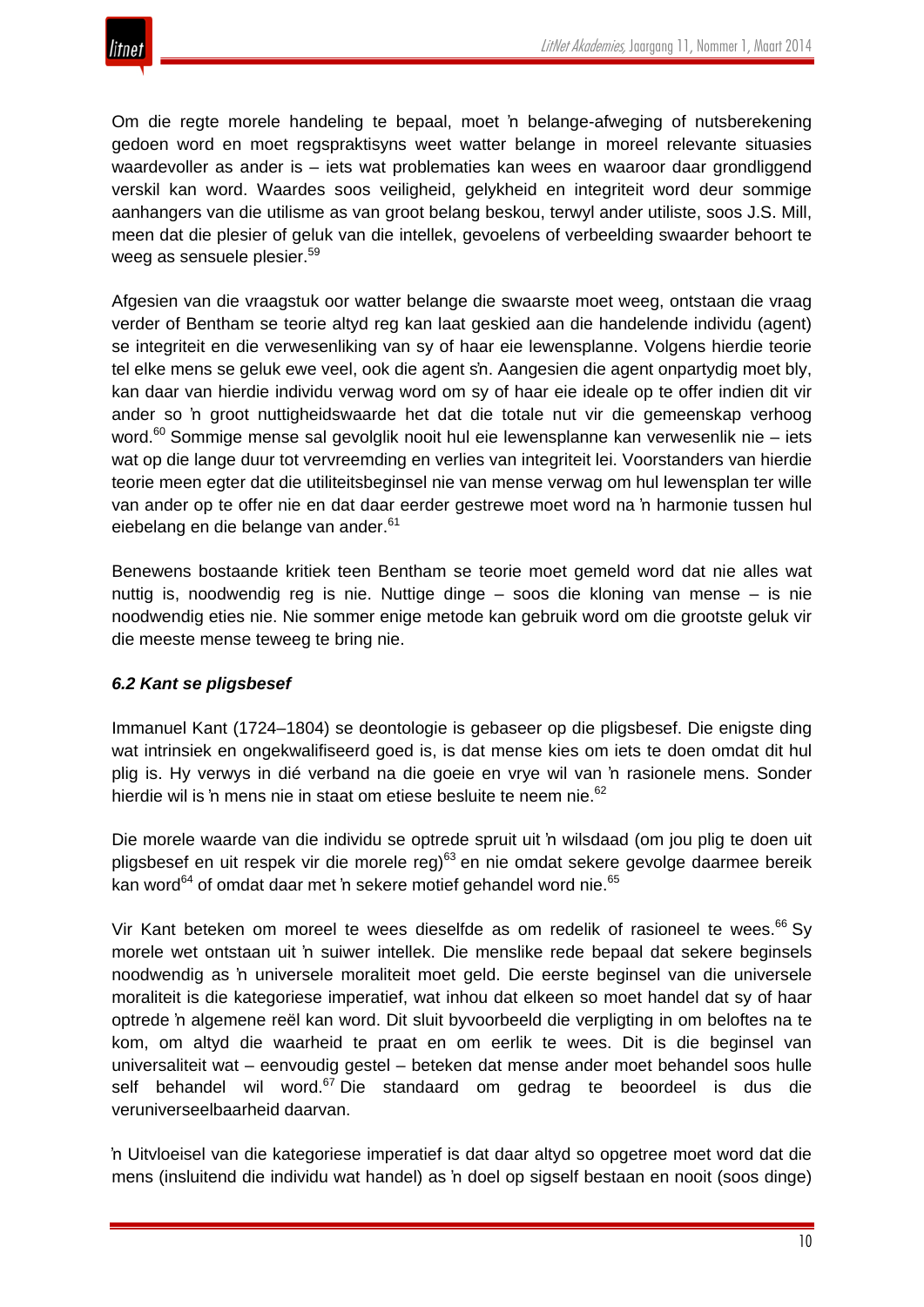

'n blote middel tot 'n doel mag word nie. Die mens het absolute waarde wat onaantasbaar is. Mense is moreel gelyk en elkeen verdien respek.

Die kategoriese imperatief is 'n opdrag van die rede. Elke redelike mens wil hê dat verpligtinge altyd nagekom word, selfs al bevorder dit nie die agent se persoonlike doelwitte of belange nie.<sup>68</sup> Om moreel te handel, is om ooreenkomstig die beginsels te handel wat almal as redelik (sou) aanvaar.<sup>69</sup> Verpligtinge word dus nie van buite die mens (byvoorbeeld deur kulturele norme of godsdienstige wette) opgelê nie en word nie nagekom uit vrees vir straf of hoop op beloning nie. Van almal word verwag om rasioneel en outonoom op te tree en uit eie beweging hul morele plig na te kom.<sup>70</sup> Mense hoef na geen ander rede te soek nie as die besef dat dit verkeerd is om nie hul plig na te kom nie.<sup>71</sup> Kant se teorie meet die moraliteit van optrede aan die mate waarin daardie optrede reëls nakom en word beskryf as verpligting- of reëlgebaseerde etiek.

Vanuit die deontiek word moreel goeie regspraktisyns dus geken aan hul pligsgevoel en die feit dat hulle graag hul plig wil doen. Hul belangrikste karaktereienskap is hul outonomie, dit wil sê hul vermoë om selfwetgewend te wees en om vir hulself handelinge op te lê wat deur plig vereis word.

Die kritiek wat teen Kant se deontologie ingebring kan word, is dat sy pligsbesef te abstrak is om as handleiding vir die gewone lewe te dien. Sy teorie slaag ook nie daarin om 'n bloot legalistiese nakoming van reëls te voorkom nie. Dit is verder moeilik om morele mense te herken, omdat die buitestander nie weet wat die werklike beweegrede vir hul optrede is nie. Handel hulle uit pligsbesef of omdat die nakoming van hul verpligtinge 'n manier is om een of ander eksterne doelwit te behaal?

#### *6.3 Aristoteles se deugsaamheid*

Aristoteles (384–322 v.C.)<sup>72</sup> en Plato (427–347 v.C.) se deugetiek is 'n goedheidsetiek<sup>73</sup> wat die ideaal van 'n goeie lewe nastreef. Mense wil graag 'n goeie lewe lei en deugde stel hulle in staat om dit te doen. 'n Goeie lewe is een wat noodsaaklik, goed of bevorderlik vir die mens of die groep is en hulle in staat stel om te gedy. Vir die deugetiek en 'n begrip van 'n goeie lewe is geluk (*eudaimonia)*, selfverwesenliking en persoonlike integriteit (waar die persoon trou bly aan hom- of haarself) van kardinale belang.<sup>74</sup> Terselfdertyd is deug 'n beloning op sigself en het dit intrinsieke waarde, omdat dit mense in staat stel om gelukkig te wees. Deugetiek word daarom ook 'n geluksetiek genoem wat nie alleen op die individu se geluk gerig is nie, maar ook op dié van die gemeenskap.<sup>75</sup> Die juistheid van optrede (ook van die regspraktisyn) word dus beoordeel aan die hand van die vraag of dit 'n goeie lewe verwesenlik.

Uit hul karakter en nie soseer uit hul optrede nie, word mense as moreel goeie mense geken. Deugetiek beskou *karakter* as 'n holistiese en inklusiewe manier van denke. Dit bestaan uit 'n konsekwente en geïntegreerde stel dryfvere, insluitend 'n persoon se begeertes, oortuigings, waardes en doelstellings.<sup>76</sup> Karakter omvat 'n neiging of motivering om op 'n bepaalde manier te handel, en gevolglik handel 'n moreel goeie persoon *gewoonlik* op 'n sekere manier. Die motief waarmee opgetree word, is van die uiterste belang, en iemand wat die regte handelinge met 'n slegte beweegrede verrig, kan nie moreel goed genoem word nie.<sup>77</sup> Mense se handelingspatroon, met ander woorde die soort lewe wat hulle lei, gee uitsluitsel oor hul karakter. Deugsame mense se optrede word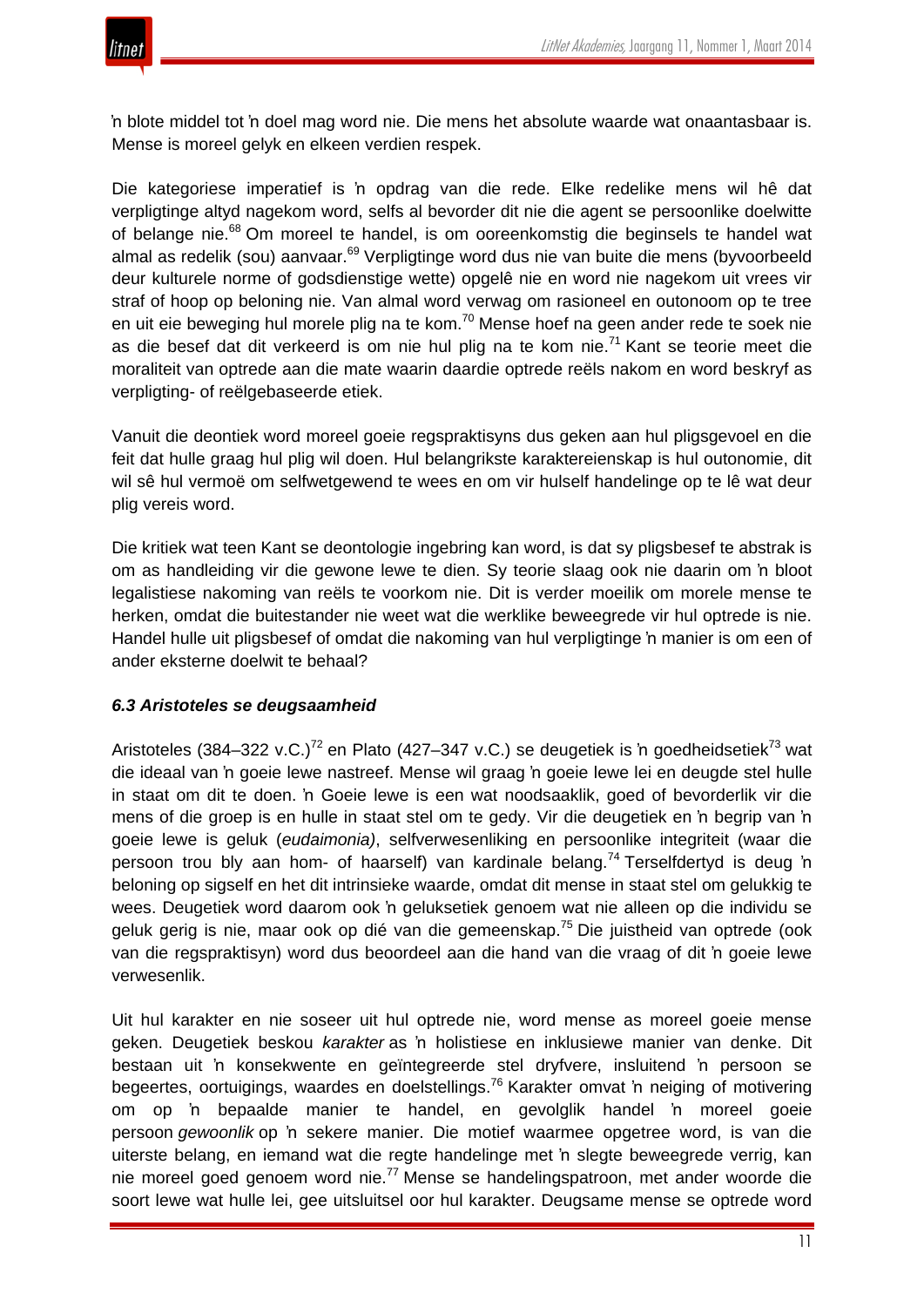gekenmerk deur stabiliteit en 'n bepaalde patroon van optrede. Om byvoorbeeld ander se behoeftes te respekteer, is nie 'n soort voorkeur wat 'n mens willekeurig by geleentheid beoefen nie, maar eerder 'n vaste neiging of gewoonte.<sup>78</sup> Enkele immorele handelinge word deur deugetici beskou as tydelike afwykings wat nie met die persoon se karakter strook nie. Dit is strydig met daardie persoon se karakter – of dan "buite karakter", om die Engelse "out of character" letterlik te vertaal. Mense wat nie deugdelik is nie, tree nie konsekwent op nie; hulle is impulsief en onstabiel. Hulle beskou iets nou as goed en netnou weer as sleg.<sup>79</sup>

Vir Aristoteles is dit wat iemand behóórt te doen, dit wat 'n deugsame mens of 'n mens met praktiese wysheid sou doen.<sup>80</sup> Morele goedheid van karakter is die bron van "goeie" handelinge. Die deugde van (praktiese) wysheid/verstandigheid (*phronesis*), moed, matigheid/gematigdheid, en regverdigheid word dikwels die vier kardinale deugde genoem. Hulle het deur die eeue dieselfde gebly en al die ander deugde, soos respek en eerlikheid, is van hulle afhanklik.<sup>81</sup> Hierdie vier deugde is interafhanklik en elke goeie handeling bevat elemente van al vier.

Praktiese wysheid (in teenstelling met natuurlike wysheid, waaroor ook diere beskik) is die vermoë om te kan besin oor wat bevorderlik vir 'n goeie lewe is en om te weet watter optrede in bepaalde situasies moreel regverdigbaar is. Dit stel mense in staat om rasioneel te handel om 'n bepaalde doel te bereik wat as goed of edel beskou word en om die regte oordeel te vel oor watter dinge belangrik is. Mense se idee van 'n goeie lewe is in die finale instansie die dryfveer vir hul optrede.<sup>82</sup> Dit help hulle om hul lewe te beplan en spoor hulle aan om persoonlike moed aan die dag te lê. Die deug van gematigdheid bestaan volgens Aristoteles daarin om *gepas* te reageer (in oordeel, gevoel en optrede) op die situasie waarin die persoon hom of haar bevind. Dit beteken byvoorbeeld dat die persoon nie te waaghalsig nie, maar ook nie te bang moet wees nie, en dat hy of sy sal weet hoe en wanneer om te reageer op iets wat gebeur het. Moed hou onder meer in dat mense die vermoë het om weerstand die hoof te bied en selfs gevaar in die gesig te staar ter wille van 'n saak wat hulle as noodsaaklik vir 'n goeie lewe beskou. Regverdigheid hou onder meer in dat gelyke gevalle gelyk behandel word.

In deugetiek val die klem op opvoeding. Opvoeding behels nie soseer die aanleer van reëls nie, maar eerder die ontwikkeling van karakter. Volgens Plato en Aristoteles kan 'n program van karakterbou met sukses gevolg word. Studente kan geléér word om (meer) deugdelik te wees deur 'n proses van gewoondmaking, inoefening, ondervinding en toewyding. Onder die leiding van die dosent kan studente sekere aksies herhaal en sodoende gaandeweg die ooreenstemmende deug, soos regverdigheid, verwerf. Karakter bepaal nie alleen hoe iemand optree nie, maar word ook op sy beurt deur die individu se handelinge gevorm. Wanneer deugdelike handelinge herhaal word, ontstaan 'n patroon wat 'n deugdelike karakter tot gevolg het. Die individu se optrede vorm nie alleen sy of haar eie houding en toekomstige handelinge nie, maar ook dié van ander.<sup>83</sup>

Plato wys dan ook daarop dat vriende en kennisse mense in hul keuses beïnvloed en daarom maan hy dat mense versigtig moet wees met wie hulle assosieer.<sup>84</sup> Diegene wat 'n mens tot onetiese gedrag aanmoedig, behoort dus liewer vermy te word. Positiewe rolmodelle, daarenteen, is belangrik. In die Suid-Afrikaanse konteks beteken dit dat daardie persone in ons regsgeskiedenis wat die deug van byvoorbeeld moed aan die dag gelê het ter wille van 'n goeie saak, se voorbeeld met vrug aan studente voorgehou kan word. Studente kan hulle ook die vraag afvra hoe deugsame persone in denkbeeldige situasies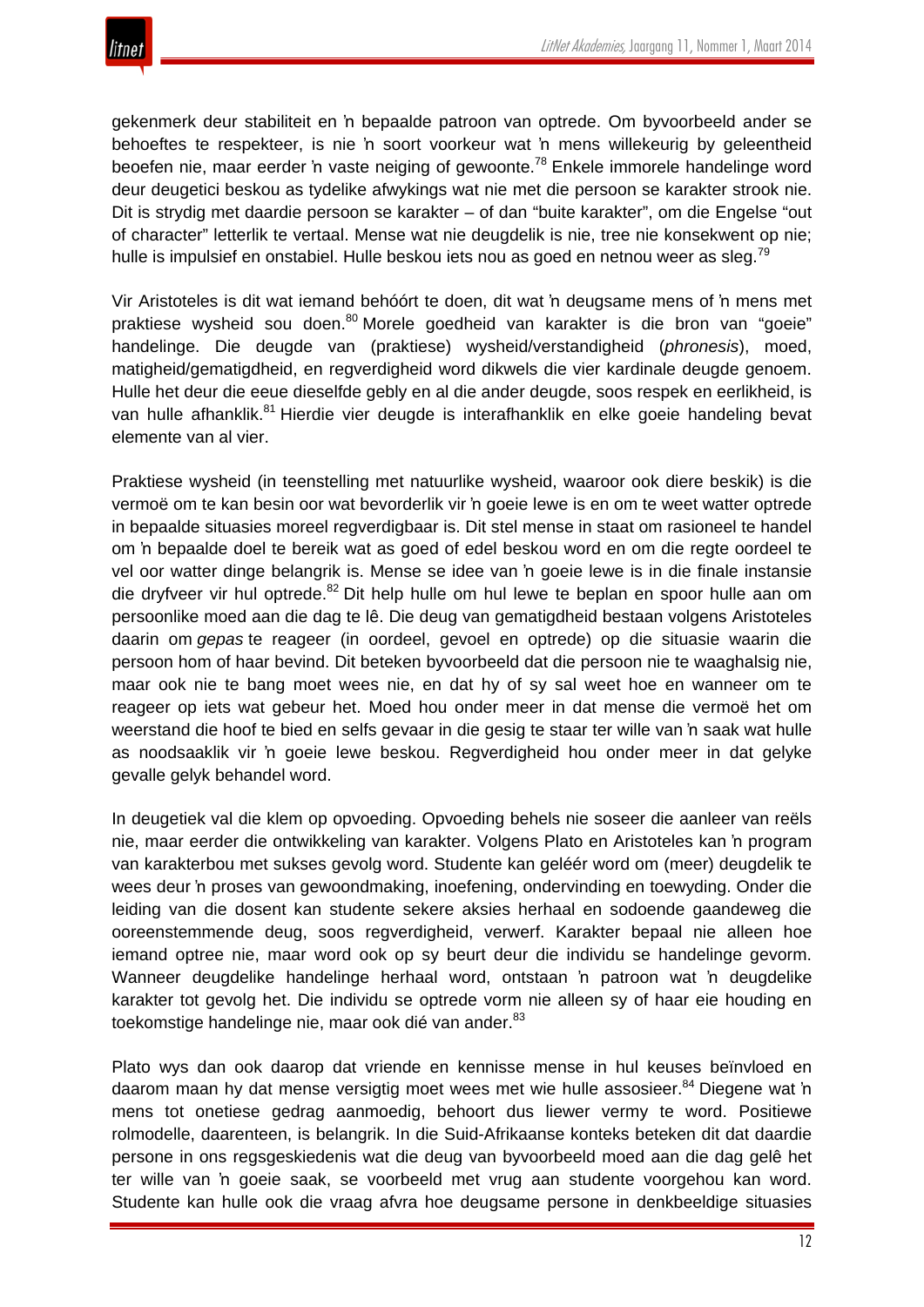

sou optree, en hulle kan binne die regskonteks geleer word om sekere handelinge as manifestasies van deugde te herken.<sup>85</sup> Dit kan byvoorbeeld inhou dat regsopinies moet ooreenstem met die kernwaardes van die regstelsel en ander etiese oorwegings of dat regspraktisyns die morele moed en verantwoordelikheid aan die dag behoort te lê om hul kliënte teen immorele optrede te adviseer.

Dit is egter geen eenvoudige taak om studente te leer wat etiese gedrag is nie:

As being ethical requires exercising moral sensitivity and judgment on the appropriate occasions, in the right way, and with unfailing consistency, the task should not be taken as a simple one. Motivation and courage are crucial aspects of moral behaviour.<sup>86</sup>

Van die belangrikste kritiek teen die etiek van deugsaamheid is dat daar geen objektiewe maatstaf bestaan wanneer twee deugde mekaar uitsluit of met mekaar meeding nie. In antwoord hierop word gestel dat 'n waardehiërargie vir die regsomgewing met sy eiesoortige etiese probleme tog opgestel kan word, wat dit moontlik maak om tussen botsende deugde te kies, $87$  en dat praktiese wysheid mense in staat stel om in bepaalde omstandighede tussen mededingende waardes te kies.<sup>88</sup>

#### **7. Universele deugde**

Die soeke na 'n filosofiese grondslag as basis van regsetiese onderrig veronderstel dat daar een etiese waarheid kan wees vir verskillende samelewings en kulture. Hierdie vraag kan globaal gevra word, maar dit is veral geldig in 'n land soos Suid-Afrika met sy verskeidenheid kulture.

Die postmodernisme aanvaar byvoorbeeld geen enkele uitgangspunt as die regte een nie en wil eerder die stem van "die ander" laat hoor.<sup>89</sup> Volgens een stroming van postmodernisme, die kommunitarisme, bepaal die samelewing die sosiokulturele en historiese konteks waarin mense hulself ten volle kan verwesenlik. Daar is geen universele morele standaard of een etiese transkulturele waarheid nie, maar verskillende benaderings tot etiek wat almal ewe waardevol en geldig is. Die enigste morele standaard waarteen 'n samelewing se praktyke getoets kan word, is sy eie, en daar is geen gemeenskaplike grond waar lede van verskillende gemeenskappe tot 'n vergelyk oor etiek kan kom nie.<sup>90</sup>

Die meeste regsetici aanvaar dat etiese relativisme in sekere omstandighede aanvaarbaar is. Sekere sedes, soos dié wat betrekking het op kleredrag en ordentlikheid, hang met plaaslike gebruike saam. Die Suid-Afrikaanse geskiedenis toon dat sekere professionele riglyne in dié verband deur die loop van die eeue verander het.<sup>91</sup> Die voorskrif dat advokate nie met hul kliënte mag ooreenkom om in die opbrengs van die saak te deel nie, is ook eers betreklik onlangs in Suid-Afrika met die aanvaarding van die Wet op Gebeurlikheidsgelde in 1997 opgehef.

Daar is egter perke aan die mate waarin etiese verskille verduur moet word. Indien etiese relativisme tot sy uiterste konsekwensie gevoer word, ontstaan die gevaar van nihilisme wat die verskil tussen reg en verkeerd ontken en geen poging aanwend om etiese praktyke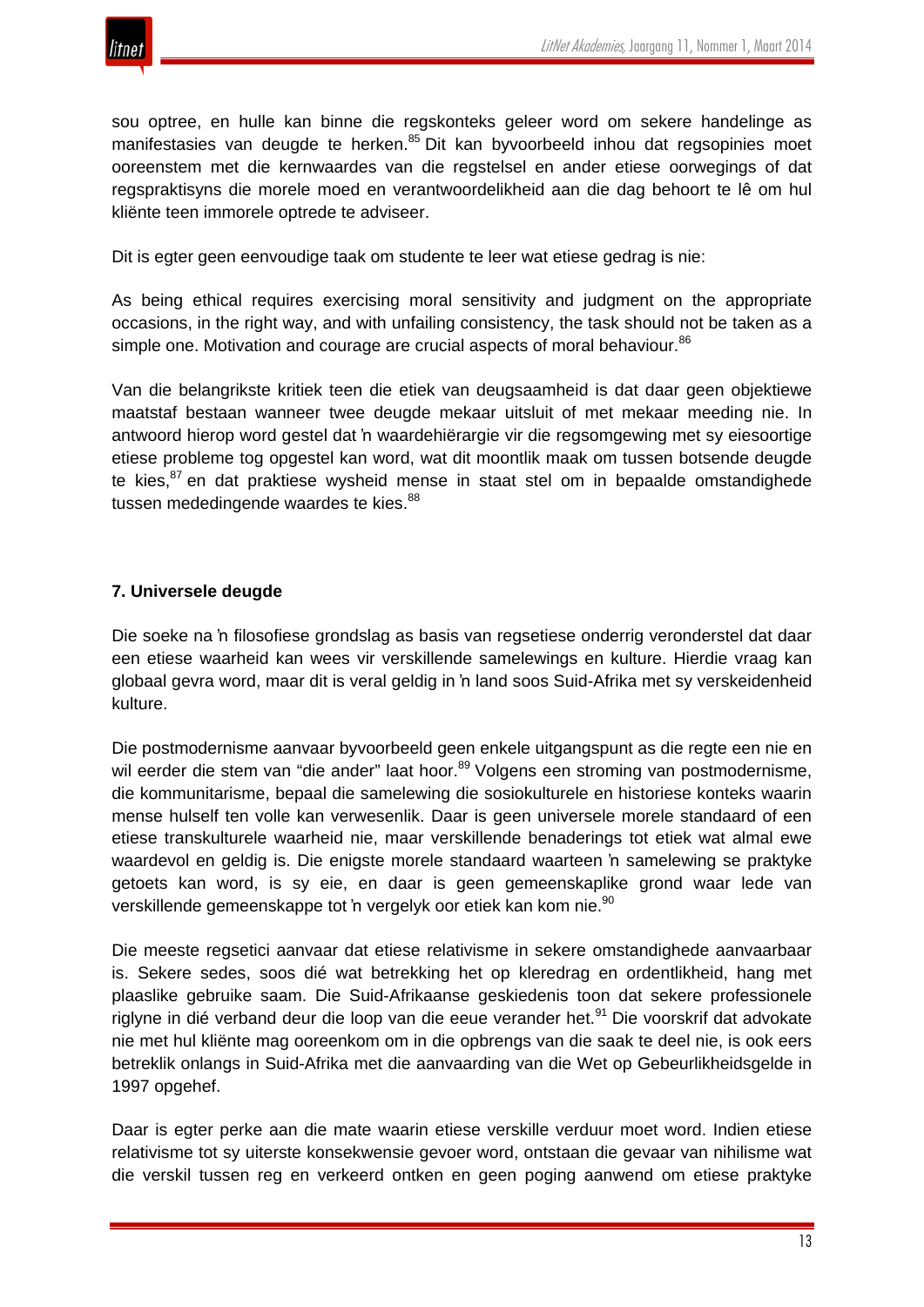

objektief of krities te beoordeel nie. Alles word toelaatbaar en niks is in beginsel verkeerd nie.

Etici meen gevolglik dat daar 'n aantal kernwaardes en beginsels is wat fundamenteel en universeel dwarsoor kulture en deur die geskiedenis heen geld.<sup>92</sup> Antropologiese navorsing toon dat sulke kernwaardes onontbeerlik vir gemeenskappe is en dat menslike moraliteit ontwikkel het om individualisme te beperk wat die groep se kohesie en oorlewing in gevaar kon stel.<sup>93</sup> By moraliteit gaan dit daaroor dat met die behoeftes en belange van ander rekening gehou moet word.

'n Voorbeeld van so 'n grondliggende waarde wat ononderhandelbaar is, is respek.<sup>94</sup> Ander universele waardes wat oor die hele spektrum kulture voorkom, sluit in wysheid/verstandigheid, moed, gematigdheid, menslikheid (wat weer liefde en barmhartigheid insluit) en regverdigheid.<sup>95</sup> Toegepas op die regspraktyk kan kernwaardes soos respek, lojaliteit, integriteit, wysheid, eerlikheid, empatie, sorg en regverdigheid onderskei word.<sup>96</sup>

Die kernwaardes wat universele aanvaarding vind, is ongeveer dieselfde as dié wat Aristoteles en Plato in hul deugetiek voorgestaan het.<sup>97</sup> Daar word gevolglik in oorweging gegee dat deugetiek die beste grondslag vir 'n kursus in regsetiek bied.

Dit is verder ook 'n positiewe en stimulerende vorm van etiek wat nie soseer die kwaad bestry of sekere handelinge verbied nie, maar die goeie bevorder. Dit moedig mense aan om hul karakters te ontwikkel.<sup>98</sup> In teenstelling met die passiewe nakoming van reëls, prikkel deugetiek mense om oor hul gedrag na te dink.

Deugetiek kan gebruik word ter aanvulling en ondersteuning van die bestaande etiese raamwerk en professionele gedragsreëls wat oor baie jare plaaslik en internasionaal vasgelê is. Dit sal voorkom dat volstaan word met die gedagte dat solank as wat reëls nie oortree word nie, alles in orde is. Deugetiek streef daarna om lede van die regsberoep so goed as moontlik, of selfs optimaal, in 'n etiese sin te laat funksioneer.

Geldige kritiek wat egter teen deugetiek geopper word, is dat die begrip *deug* uiters abstrak is en dat daar min of selfs geen eensgesindheid bestaan oor watter konkrete inhoud aan deugde soos respek, regverdigheid of moed gegee moet word nie.<sup>99</sup> Daar kan groot verskille tussen kulture bestaan in die praktiese toepassing van en inhoudgewing aan deugde. Reeds in die 5de eeu v.C. het die Griekse geskiedskrywer Herodotus die verskille tussen kulture en hul gewoontes in sy *The Histories* beskryf:

As jy aan mense die kans bied om uit alle gewoontes van die wêreld die een te kies wat vir hulle die beste lyk, sal hulle hul eie kies – so oortuig is hulle dat hul eie gebruike ander groepe s'n ver oortref. Dat mense so oor hul eie wette voel, blyk uit die volgende. Toe Darius koning geword het, het hy sekere Grieke na hom laat kom en vir hulle gevra wat hy hulle moet betaal om die liggame van hul vaders te eet wanneer dié te sterwe kom. Hierop het hulle geantwoord dat geen som geld hulle in die versoeking sou bring om so iets te doen nie. Darius vra toe vir sekere Indiërs wat wel hul vaders eet, wat hy hulle moet betaal om die liggame van hul vaders te verbrand wanneer hulle te sterwe kom. Die Indiërs het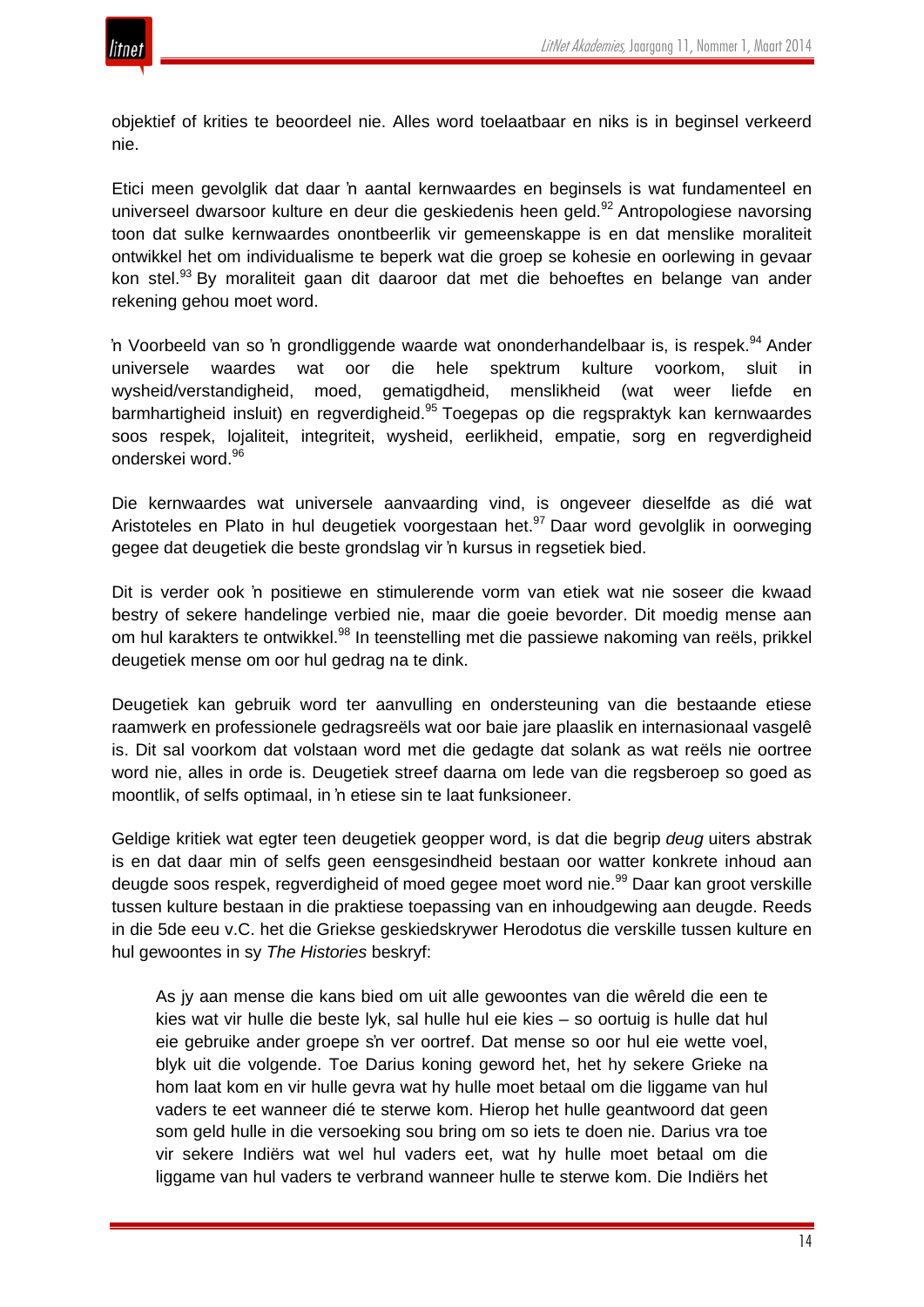

hard uitgeroep en hom gesmeek om nie so te praat nie. So is mense se gebruike. Gewoonte kraai koning.<sup>100</sup>

Die inheemse Kaapse bevolking van die 18de eeu het verswakte oumense in die veld gelaat om daar te sterf,<sup>101</sup>en in sommige primitiewe samelewings is mense selfs doodgemaak wanneer hulle 'n sekere ouderdom bereik het, omdat geglo is dat hulle beter in die hiernamaals sou vaar as hulle nog redelik sterk en aktief ten tye van hul dood was.<sup>102</sup> Hierdie praktyke kan almal beskou word as optredes wat spruit uit respek (vir ouer mense).

In die moderne Suid-Afrikaanse konteks is byvoorbeeld ook al daarop gewys dat korrupsie 'n moeilike begrip is om te definieer, omdat dit in moraliteit en etiek geanker is en afhang van die bepaalde sosiale konteks. "Wat as omkoopgeld in een kultuur beskou word, kan maklik as 'n aanvaarbare blyk van waardering of respek in 'n ander kultuur gesien word."<sup>103</sup>

#### **8. Voorstel**

'n Voorstel om hierdie probleem te hanteer en wat moontlik verdere ondersoek verdien, is dat daar 'n beraadslagende proses tussen alle belanghebbendes en rolspelers in Suid-Afrika moet plaasvind. Hiertydens kan verskillende kulture se posisies en menings met betrekking tot die inhoud van deugde soos regverdigheid en moed bespreek en beredeneer word.<sup>104</sup> Dit sal moet geskied met inagneming van die waardes menswaardigheid, gelykheid, vryheid, nierassigheid, nieseksisme, regverdigheid en die heerskappy van die reg soos vervat in die Grondwet,<sup>105</sup> en teen die agtergrond van 'n internasionale regsorde. In dié verband kan daarop gewys word dat regters reeds die verpligting het om op hoogte te bly van die verskille in die multikulturele Suid-Afrikaanse samelewing, wat wissel vanaf "Eurosentriese" oortuigings tot "ubuntu". 106

Die manier waarop prakties uiting gegee word aan deugde, kan dan krities tydens so 'n proses vergelyk word. Aristoteles was daarvan oortuig dat mense in hul gesamentlike soeke na die goeie bereid sal wees om afstand te doen van hul voorouers se gewoontes en hul eie gebruike.<sup>107</sup> Nussbaum, 'n moderne aanhanger van die deugetiek en van die beraadslagende proses, beskryf die moontlike uitkoms van so 'n debat soos volg:

The process of comparative and critical debate will, I imagine, eliminate numerous contenders … But what remains might well be a (probably small) plurality of acceptable accounts … Certain ways in which people see the world can still be criticized exactly as Aristotle criticized them: as stupid, pernicious, and false.<sup>108</sup>

Kritiese debat laat mense besef dat húlle manier van doen nie noodwendig die beste een is nie en stel hulle in staat om tot 'n vergelyk met ander kulture te kom oor wat 'n goeie menslike lewe beteken.

Volgens Habermas word reëls deur die beraadslagende proses gelegitimeer. 'n Riglyn is geldig slegs indien almal wat daardeur geraak word, daartoe instem nadat hulle deelgeneem het aan 'n oop en rasionele debat oor die onderwerp. So 'n debat is moontlik net wanneer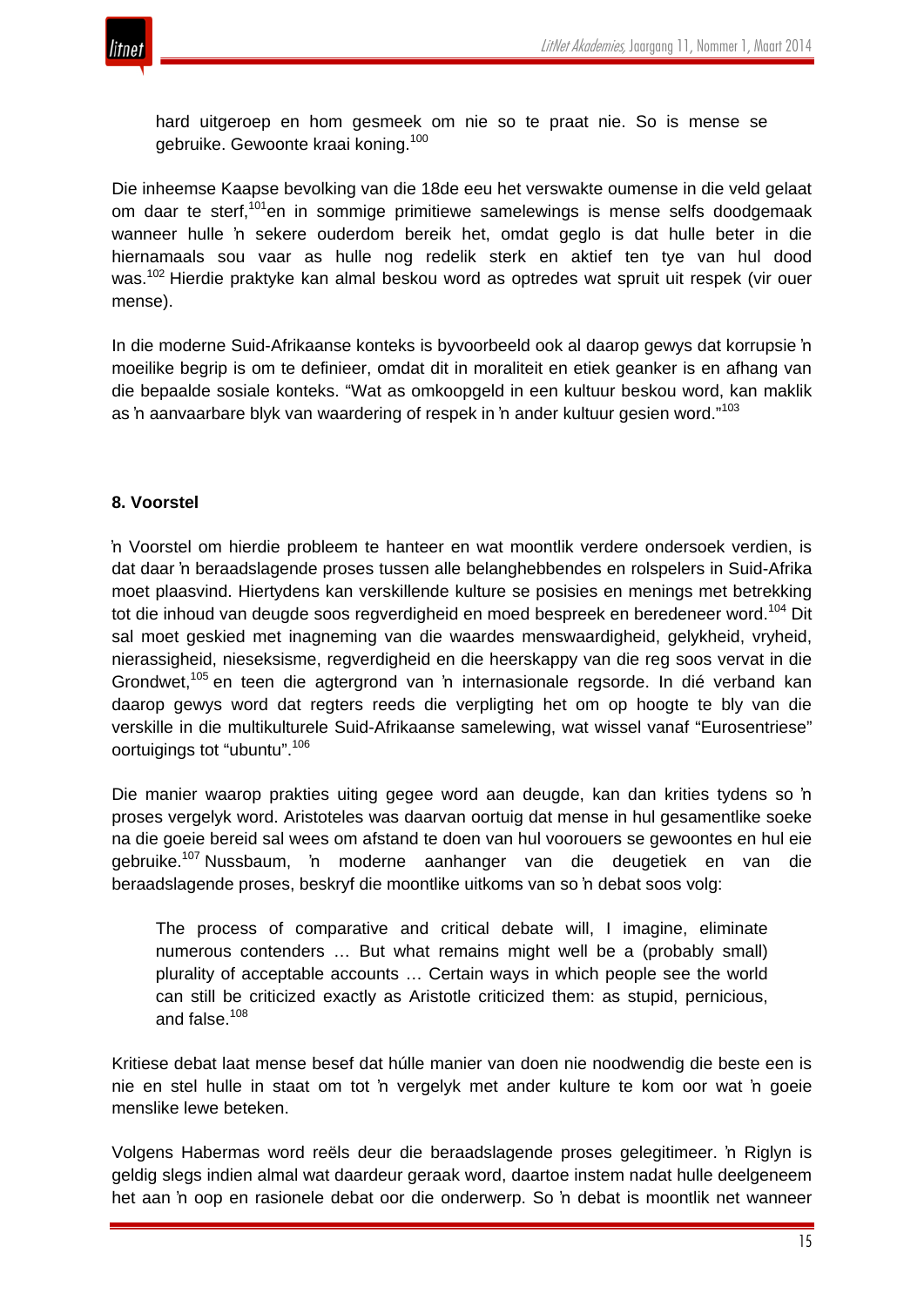

deelnemers hulself vryelik kan uitdruk en die reg het op gelyke deelname aan die beraadslaging. Die proses veronderstel morele respek vir almal.<sup>109</sup> (Hier is natuurlik ook interessante raakpunte met Kant se teorie wat hier bo bespreek is.<sup>110</sup>)

Die resultaat van so 'n proses kan dan professionele riglyne wees wat voortspruit uit die basiese kerndeugde soos deur die deugetici uiteengesit. Mense sal gebonde hieraan voel, omdat hulle dit self gekies het nadat hulle daaroor gedebatteer het.

## **Bibliografie**

Aristoteles. 2002. *Nichomachean ethics*. Rowe, C. en S. Broadie (vert.). Oxford: Oxford University Press.

Audi, R. (red.).1995. *The Cambridge dictionary of philosophy*. Cambridge: Cambridge University Press.

Becker, M.J. 2012. Ethiek en kwaliteit van de rechtspraak. *Trema*, 35(1):3–7.

Becker, M. e.a. (reds.). 2010. *Deugdethiek en integriteit: Achtergrond en aanbevelingen*. Assen: Van Gorcum.

Bergh, J.S. 2013. A perspective on State President S.J.P. Kruger: Chief Justice J.G. Kotzé's *Biographical Memoirs and Reminiscences*. *Historia*, 58(1):106–21.

Cleaver, R.B. 1997. Opening address. National Conference on Ethics in the Legal Profession, Sentrum vir Beroepsetiek, Universiteit van Pretoria, 18–19 Julie.

Cook, A.E. 1992. Reflections on postmodernism. *New England Law Review*, 26(3):751–82.

Deigh, J. 1995. Ethics. In Audi (red.) 1995. http://www.archive.org/details/RobertAudi\_TheCambridge.Dictionary.of.Philosophy (30 Augustus 2013 geraadpleeg).

De Villiers, D.E. 1997. Promoting professional ethics in the present South African society. National Conference on Ethics in the Legal Profession, Sentrum vir Beroepsetiek, Universiteit van Pretoria, 18–19 Julie.

Du Plessis, C. 2013. Fonds teen skelm regslui in die pekel. *Rapport*, 2 Maart. http://www.rapport.co.za/Suid-Afrika/Nuus/Fonds-teen-skelm-regslui-in-die-pekel-20130302 (30 Mei 2013 geraadpleeg).

Eshete, A. 1984. Does a lawyer's character matter?. In Luban (red.) 1984.

Greenbaum, L.A. 2009. The undergraduate law curriculum: Fitness for purpose?. Ongepubliseerde PhD-proefskrif, Universiteit van KwaZulu-Natal.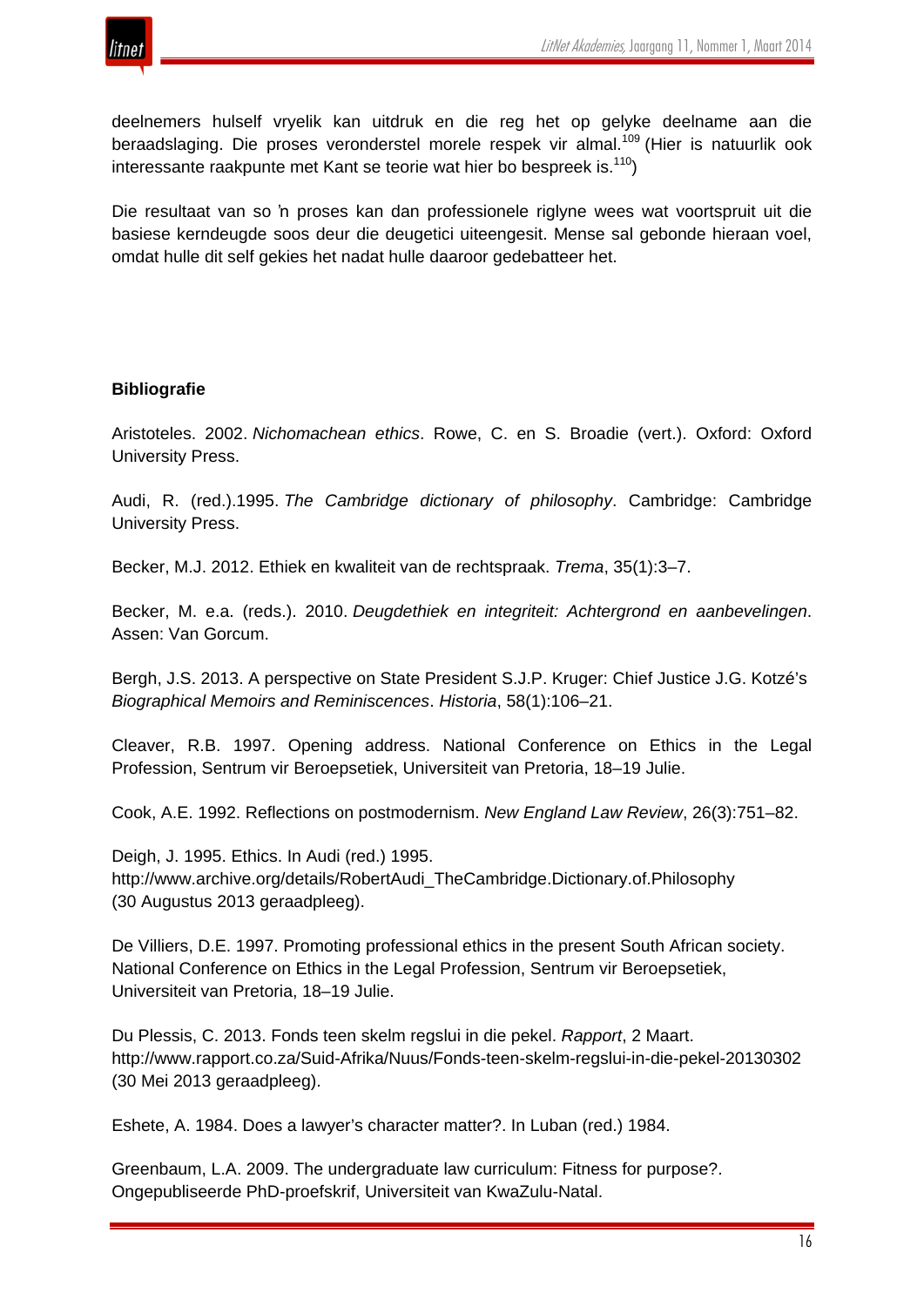



Habermas, J. 1994. Human rights and popular sovereignty: the liberal and republican versions. *Ratio Iuris*, 7(1):1–13.

—. 1995. On the internal relation between the rule of law and democracy. *European Journal of Philosophy*, 3(1):12–20.

Hill, T.E. 2000. Kantianism. In LaFollette (red.) 2000. *The Blackwell guide to ethical theory.*

Jaggar, A.M. 2001. Feminist ethics. In LaFollette (red.) 2000. *The Blackwell guide to ethical theory*

Kamtekar, R. 2004. Situationism and virtue ethics on the content of our character. *Ethics*, 114:458–91.

Kolbe, P. 1727. *Naaukeurige en uitvoerige Beschryving van De Kaap De Goede Hoop*. Tweede Deel. Amsterdam: Balthazar Lakeman.

Kronman, A.T. 1987. Living in the law. *The University of Chicago Law Review*, 54:835–76.

Ladd, J. 1987. *Ethical relativism.* Belmont, Kalifornië: Wadsworth.

LaFollette, H. (red.). 2000. *The Blackwell guide to ethical theory.* Oxford: Blackwell.

*Legalbrief TODAY*, 2 Februarie 2007.

*Legalbrief TODAY*, 14 Februarie 2013.

*Legalbrief TODAY*, 7 Junie 2013.

Levine, S.J. 2003. Taking ethics codes seriously: broad ethics provisions and unenumerated ethical obligations in a comparative hermeneutic framework. *Tulane Law Review*, 77:527– 74.

Lewis, E.A.L. 1982. *A guide to professional conduct for South African attorneys.* Kaapstad: Juta.

Luban D. (red.). 1984. *The good lawyer: Lawyers' roles and lawyers' ethics.* Totowa, New Jersey: Rowman & Allanheld.

Macklin, R. 1999. *Against relativism: Cultural diversity and the search for ethical universals in medicine*. Oxford: University Press

Mahomed, I. 1998a. The role of the judiciary in a constitutional state. *South African Law Journal*, 115(1)*:*111–5.

—. 1998b. The independence of the judiciary. *South African Law Journal*, 115(4):658–67.

Markovitz, D. 2003. Legal ethics from the lawyer's point of view. *Yale Journal of Law and the Humanities*, 15:209–93.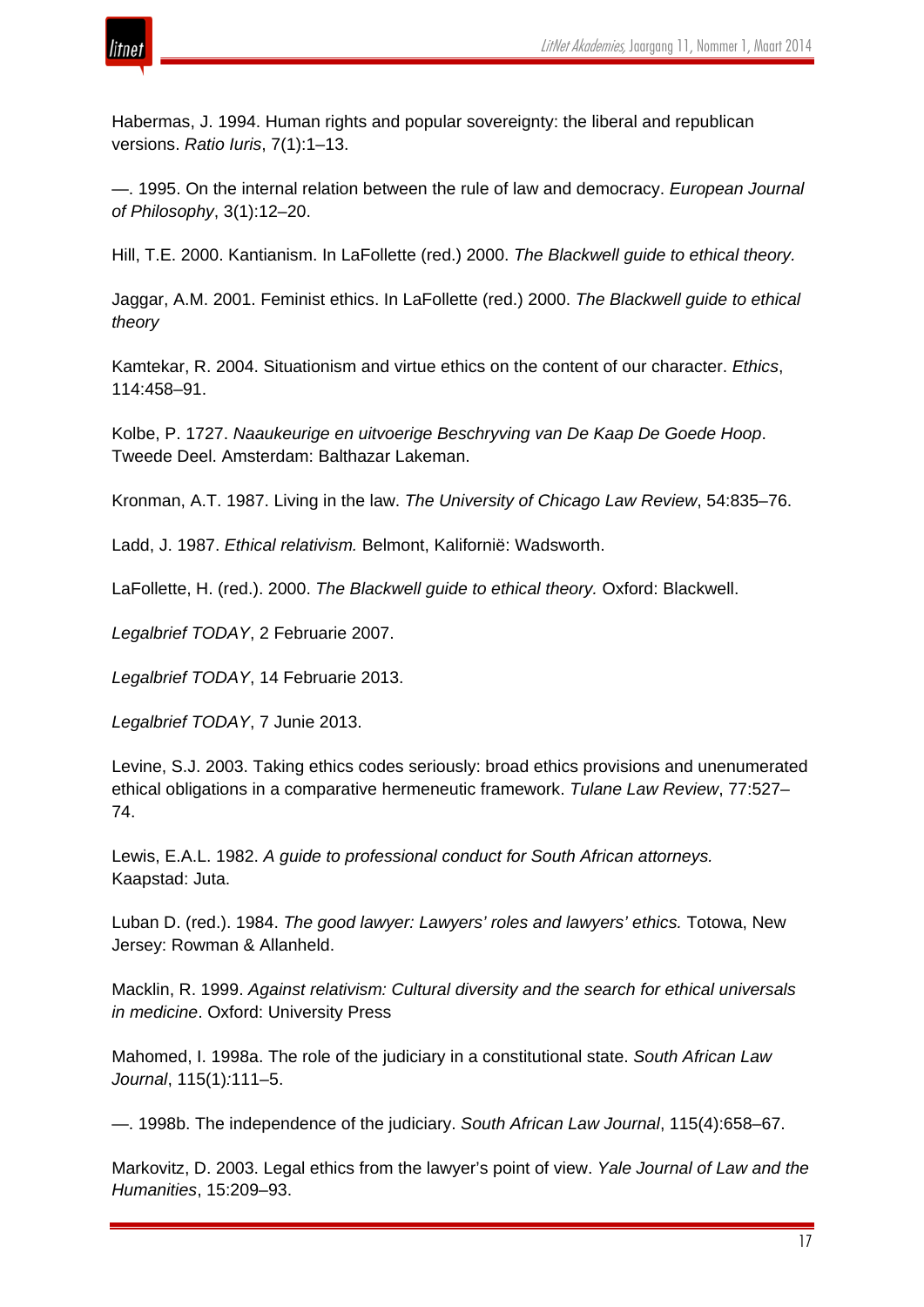Nussbaum, M. 1995. Human capabilities, female human beings. In Nussbaum en Glover (reds.) 1995.

—. 1998. Non-relative virtues: an Aristotelian approach. In Sterba (red.) 1998.

Nussbaum, M. en J. Glover (reds.). 1995. *Women, culture and development: A study of human capabilities*. Oxford: University Press

Peterson, C. en M.E.P. Seligman. 2004. *Character strength and virtues*. Oxford: University Press

Pickett, G. 2010. *The LLB curriculum: A research report produced for the advice and monitoring directorate of the Council on Higher Education*. http://www.lssa.org.za/upload/Report on LLB Research Findings.pdf (23 April 2013 geraadpleeg).

Quinot, G. 2013. Die reg se oënskynlike onvermoë om korrupsie in staatskontraktering in Suid-Afrika hok te slaan. *LitNet Akademies*, 10(1):215–47. http://www.litnet.co.za/Article/diereg-se-onskynlike-onvermo-om-korrupsie-in-staatskontraktering-in-suid-afrika-hok-teslaan (30 Augustus 2013 geraadpleeg).

Radloff, G. 1997. The moral crisis in the legal profession. National Conference on Ethics in the Legal Profession, Sentrum vir Beroepsetiek, Universiteit van Pretoria, 18–19 Julie.

Riddal, J.G. 1991. *Jurisprudence*. Durban: Butterworths.

SAQA. Registered Qualification Bachelor of Laws. http://regqs.saqa.org.za (23 April 2013 geraadpleeg).

Scott, S.J. 2006. Knowledge production and transmission in a changing society: Challenges facing law lecturers in a distance education environment in South Africa. *South African Journal for Higher Education*, 20(5):731–43.

Shaffer, T.L. 1987. The legal ethics of radical individualism. *Texas Law Review,* 65:963–91.

Stanford Encyclopedia of Philosophy. Virtue Ethics. http://plato.stanford.edu/entries/ethicsvirtue/ (15 Mei 2013 geraadpleeg).

Sterba, J.P. (red.). 1998. *Ethics: The big questions.* Oxford: Blackwell.

Van Tongeren, P. 2010. De deugdethiek. In Becker e.a. (reds.) 2010.

Van Wyk, C.W. 2001. Relativism versus universalism in international research ethics: A discursive solution?.*Tydskrif vir Hedendaagse Romeins-Hollandse Reg*, 64(2):257–67.

—. 2012. Romeinse reg en regsgeskiedenis in die LLB-kurrikulum. *Fundamina*, 18(1):174– 86.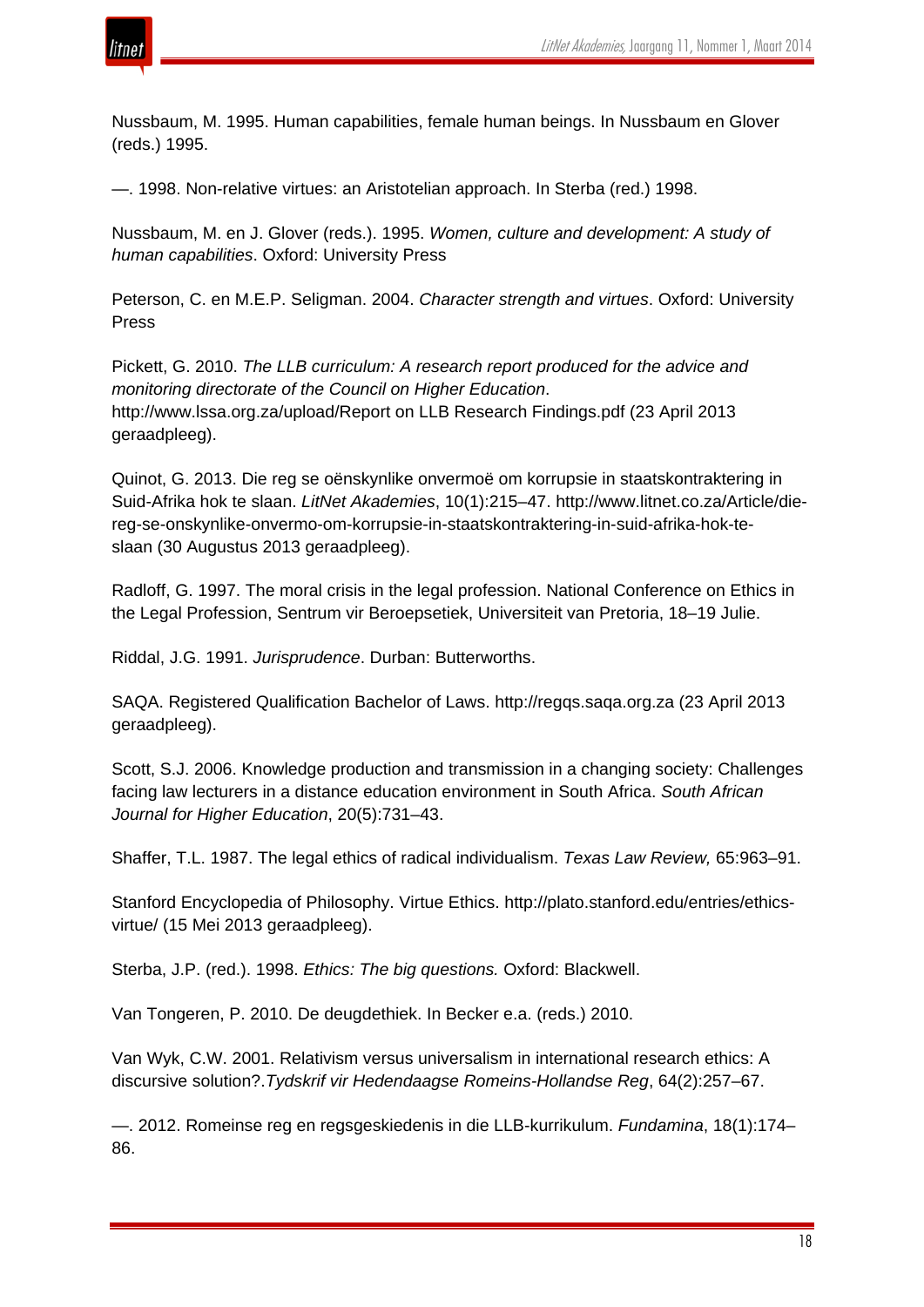

Velasquez, M. e.a. 1992. Ethical relativism. *Issues in Ethics*, 5(2). http://www.scu.edu/ethics/publications/iie/v5n2/relativism.html (23 April 2013 geraadpleeg).

Verschuur, H.H.A. 1996. Etische grondslagen van de morele opvoeding: Een utilitisch perspektief. Ongepubliseerde doktorale proefskrif, Katholieke Universiteit van Nijmegen.

Vorster, N. 2013. Die Westerse mens en betekenisverlies. *Tydskrif vir Geesteswetenskappe*, 53(1):30–44.

Wesson, M. en M. du Plessis. 2008. Fifteen year policy review. Suid-Afrikaanse Presidensie. http://www.thepresidency.gov.za/docs/reports/15year\_review/jcps/transformation\_judiciary.p df (30 September 2013 geraadpleeg).

Woolley, A. en S.L. Bagg. 2007. Ethics teaching in law school. *Canadian Legal Education Annual Review*, 1. SSRN. http://ssrn.com/abstract=1466214 (31 Mei 2013 geraadpleeg).

# **Eindnotas**

 $1$  Hierdie artikel is 'n verwerkte weergawe van 'n voordrag getiteld "Regsetiek: 'n klassieke erfenis?" wat gelewer is by die 30ste tweejaarlikse kongres van die Klassieke Vereniging van Suid-Afrika, Resepsie, Universiteit van die Vrystaat 8–11 Julie 2013. Die artikel is gegrond op werk wat finansieel deur die Nasionale Navorsingstigting (NRF) gesteun is. Enige mening, bevinding, gevolgtrekking of aanbeveling wat hier uiteengesit word, is dié van die skrywer en die NRF aanvaar geen aanspreeklikheid ten opsigte daarvan nie.

 $2$  2013-9-23 saaknr. 26912/12 (NGP) par. 26. Die uitspraak is intussen in appèl geneem.

<sup>3</sup> GN no. R 351 *GG* 34239 van 26 April 2011. Sien reg. 43, Social and Ethics Committee.

<sup>4</sup> D.w.s. elke staatsbeheerde maatskappy, genoteerde publieke maatskappy en enige ander maatskappy wat meer as 500 punte in enige twee van die voorafgaande vyf jare gehad het. Punte word bepaal deur o.m. die getal werknemers en die jaarlikse omset.

 $5$  Artt. 72(4) en (5).

<sup>6</sup> Die buro sal as 'n agentskap bestuur word. Die doelstellings van die wetsontwerp sluit in om voorsiening te maak vir "standards of conduct and anti-corruption measures to promote service delivery, ethical conduct and professionalism of employees" (kl. 3(h)). Die wetsonwerp maak verder melding van 'n skool vir leierskap en bestuur van publieke administrasie (kl. 32).

 $<sup>7</sup>$  National Conference on Ethics in the Legal Profession, aangebied deur die Sentrum vir</sup> Beroepsetiek van die Universiteit van Pretoria. Universiteit van Pretoria, 18–19 Julie 1997.

<sup>8</sup> Cleaver (1997).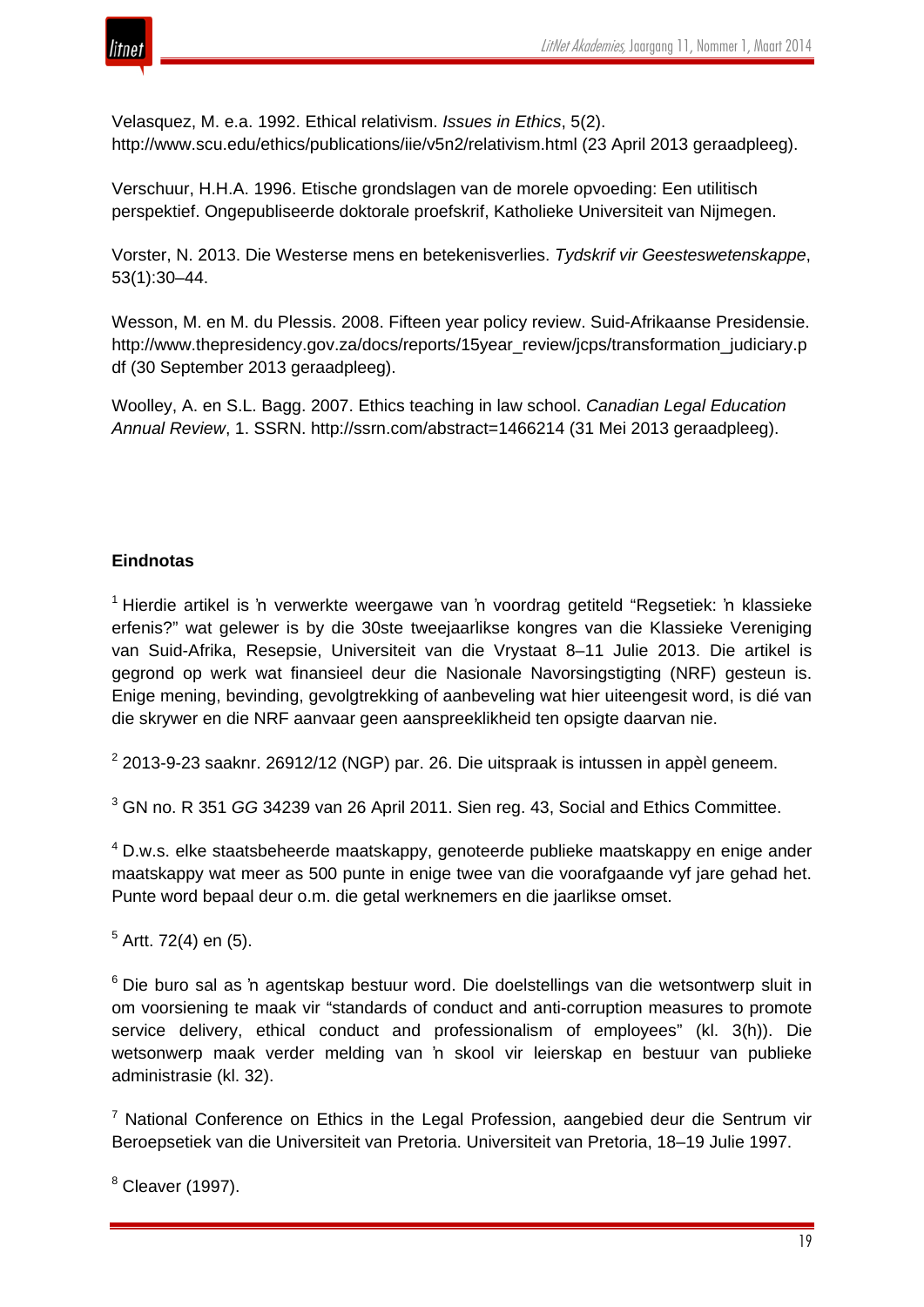$9$  Radloff (1997).

 $10$  De Villiers (1997).

<sup>11</sup> *Legalbrief TODAY*,14 Februarie 2013: General: Cheating attorneys a growing concern – Hawks.

 $12$  Du Plessis (2013).

<sup>13</sup> *Legalbrief TODAY*, 14 Februarie 2013: General: Top attorney signs false affidavit.

<sup>14</sup> Die Padongelukkefonds het byna R2 800 000 aan die slagoffer toegestaan, maar sy het net meer as R1 700 000 ontvang*.* Sien *Legalbrief TODAY*,14 Februarie 2013: Litigation: Judges enforce cap on contingency fees.

<sup>15</sup> Hy het byvoorbeeld toestemming verleen aan 'n maatskappy (Oasis Group Holdings), van wie hy 'n konsultasiefooi ontvang het, om 'n mederegter van dieselfde hof vir laster te dagvaar. Volgens hofstukke sou hy tussen 2002 en 2006 ongeveer R500 000 van die groep ontvang het. Sien *Legalbrief TODAY*, 2 Februarie 2007: Litigation: Papers reveal Oasis paid Hlophe nearly R500 000. Sien in die algemeen Wesson en Du Plessis (2008:15).

<sup>16</sup> Sien eindnota 39 hier onder.

 $17$  Die regters betwis die grondwetlikheid van art. 24(1) van die Wet op die Regterlike Dienskommissie in die Suid-Gauteng hoë hof. Hierdie bepaling magtig 'n openbare aanklaer om bewyse te versamel en voor te lê by die dissiplinêre verhoor van 'n regter wat van wangedrag aangekla word. Hulle meen dat dit die beginsel van die skeiding van magte skend.

<sup>18</sup> Indien die Legal Practice Bill aanvaar word, sal hierdie liggame vervang word deur 'n Legal Practice Council, wat 'n staatsbeheerde liggaam sal wees.

<sup>19</sup> 1996.

 $20$  Art. 174(1).

 $21$  Mahomed (1998a:111); Mahomed (1998b:658); Scott (2006:734). Sien ook die "Bangalore Principles of Judicial Conduct" wat in 2002 in Den Haag aanvaar is.

<sup>22</sup> Die regters het nietemin saamgewerk en in 2000 'n gedragskode op skrif gestel wat aan die Departement van Justisie en Grondwetlike Ontwikkeling oorhandig is (Harms 2006). Die kode was gebaseer op grondwetlike vereistes en internasionale standaarde.

 $23$  Art. 12.

 $24$  Code of Judicial Conduct adopted in terms of Section 12 of the Judicial Service Commission Act, 1994. Regulasie no. R 865 *GG* 35802 van 18 Oktober 2012.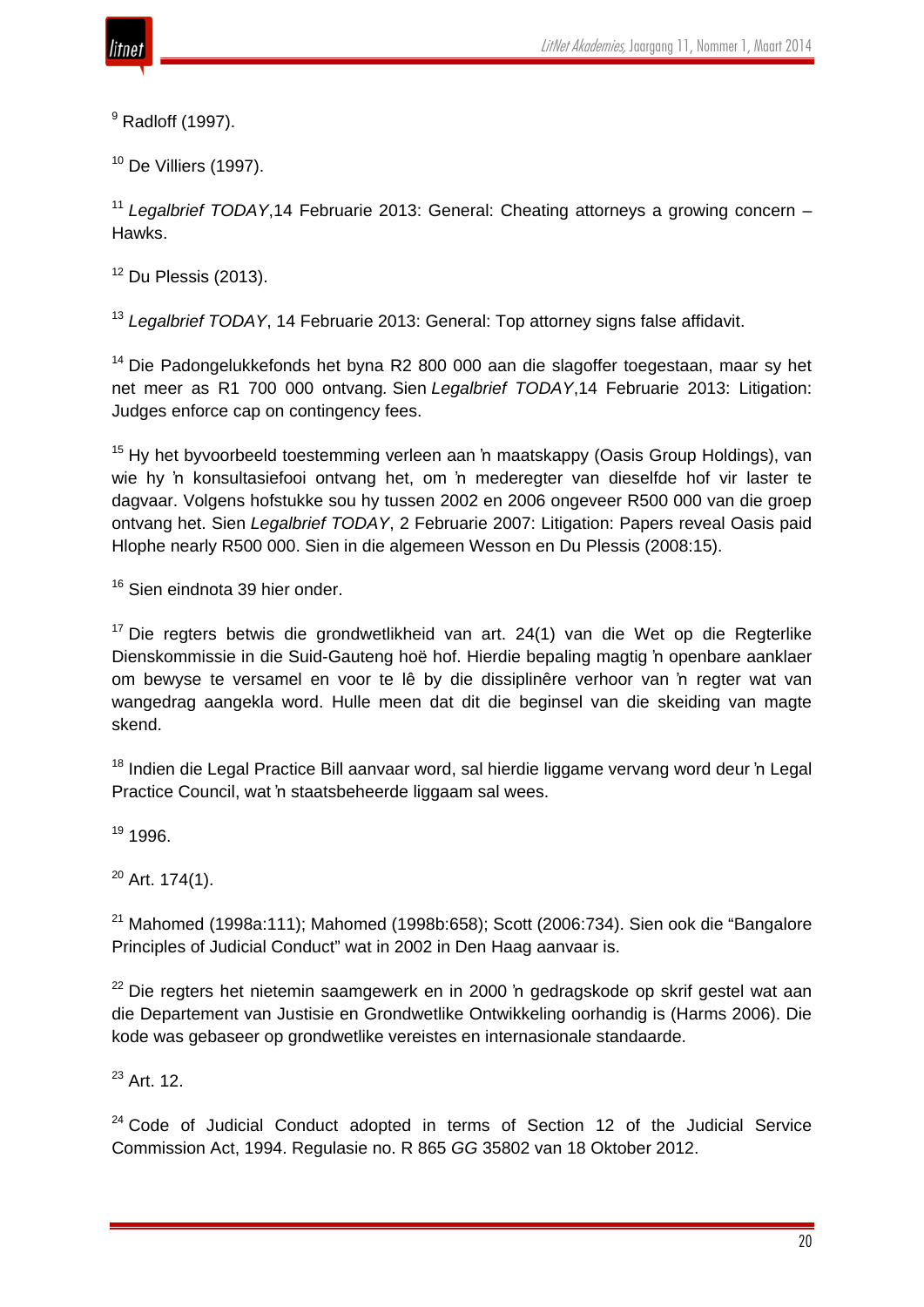

 $25$  Art. 12(5). Voorts moet regters op hoogte bly van die verskille in sosiale houdings en waardes in die multikulturele Suid-Afrikaanse samelewing (art. 7 van die regterlike gedragskode, "Equality Note" (ii) en (iii)).

<sup>26</sup> Art. 13. Die minister moet, na oorlegpleging met die hoofregter, bepaal watter belange geregistreer moet word. Die voorstel wat die wetgewing voorafgegaan het, was dat alle onroerende bates, aandele, direkteurskappe of enige ander belang in korporatiewe entiteite, tantième, borgskappe en geskenke van meer as R1 000 verklaar moet word en dat enige inkomste wat nie verkry word uit die regtersamp nie, geregistreer moet word.

 $27$  Sien art. 15 van die regterlike gedragskode getiteld "Extra-judicial income", asook art. 11(1) van die wet wat bepaal dat 'n dienende regter die skriftelike toestemming van die minister, in oorleg met die hoofregter, hiervoor nodig het.

 $28$  Art. 11(2) van die wet bepaal dat 'n afgetrede regter net met die skriftelike toestemming van die minister, na oorleg met die hoofregter, enige amp teen vergoeding mag beklee of enige fooi, betaling of toelae mag ontvang bo en behalwe sy of haar salaris of ander vergoeding wat met die regtersamp saamhang.

<sup>29</sup> Bestaande uit die hoofregter (wat die voorsitter van die komitee is), adjunkhoofregter en vier ander regters, van wie minstens twee vroue moet wees. Sien art. 8(1).

<sup>30</sup> Art. 8.

 $31$  Art. 14(1).

 $32$  Art. 177(1)(a).

<sup>33</sup> Regter Kotzé het gemeen dat die hof die bevoegdheid gehad het om ondersoek in te stel of die Volksraad se informele besluite behoorlik volgens die voorgeskrewe grondwetlike prosedure geneem is. Bergh (2013:115).

 $34$  Art. 14(4).

 $35$  Art. 17(2).

 $36$  Art. 17(8).

 $37$  Bestaande uit twee regters (van wie een deur die hoofregter as president van die tribunaal aangewys word) en een ander persoon (wat nie 'n regsprekende beampte is nie). Minstens een lid van die tribunaal moet 'n vrou wees. Sien art. 22(1) en (2).

<sup>38</sup> Art. 26.

 $39$  Levine (2003:527–34). Hy wys daarop dat die "Canons of Professional Ethics" van 1908 blote riglyne was en nie afdwingbare reëls nie. In 1969 het die "Model Code of Professional Responsibility" etiekreëls as "blackletter law" uiteengesit en minimum standaarde beskryf waaraan voldoen moes word. In 1983 het die American Bar Association se "Model Rules of Professional Conduct" gevolg wat 'n kode van positiewe reg i.p.v. etiek was.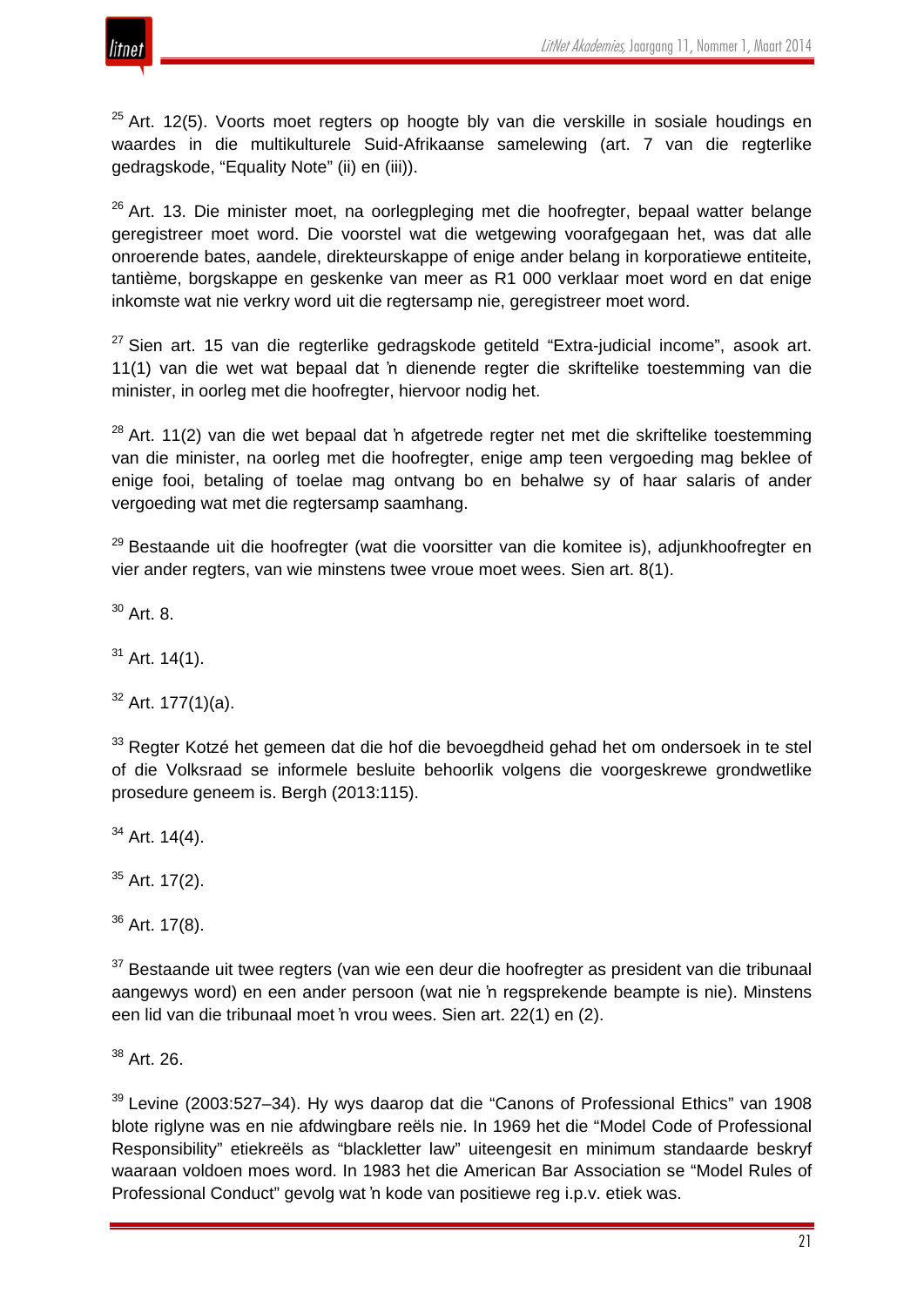

 $40$  Byvoorbeeld die bepaling dat 'n regter nie op so 'n manier mag optree dat die waardigheid van die howe benadeel word nie.

<sup>41</sup> Dit kan egter moontlik as ongrondwetlik beskou word om praktisyns op grond van sulke vae riglyne te skrap of te onthef en sodoende van hul inkomste te ontneem. Dit kan ook moeilik vir 'n hof wees om te bepaal watter groep se idees oor behoorlike gedrag in aanmerking geneem moet word.

 $42$  Sien byvoorbeeld Lewis (1982). Sy uitgangspunt is dat dit onnodig is om die filosofie van etiek te behandel. Die doel van sy boek is bloot om die gedragsreëls wat prokureurs moet gehoorsaam, uiteen te sit.

 $43$  Becker (2012:1).

<sup>44</sup> Shaffer (1987:963).

<sup>45</sup> Woolley en Bagg (2007:2).

<sup>46</sup> Pickett (2010). Alhoewel die resultaat van die opname wat onder belanghebbendes gedoen is, nie as statisties verteenwoordigend van die hele bevolking regsgeleerdes in Suid-Afrika beskou kan word nie, gee dit tog 'n goeie aanduiding van die vereistes wat die onderskeie beroepe vir afgestudeerdes stel en van die mate waarin die LLB tans aan die onderskeie respondente se verwagtinge voldoen.

<sup>47</sup> Greenbaum (2009:255, 354–6).

<sup>48</sup> *Legalbrief TODAY*,7 Junie 2013: "Practice: Plan outlines to beef up LLB degree".

<sup>49</sup> South African Qualifications Authority. Sien Van Wyk (2012:174) vir 'n uiteensetting van die doelstellings van SAQA.

 $50$  Sien SAQA, "Registered Qualification Bachelor of Laws", registrasie 1 Julie 2012 – 30 Junie 2015.http://regqs.saqa.org.za (23 April 2013 geraadpleeg).

<sup>51</sup> Dit val buite die bestek van hierdie artikel om vas te stel watter regsfakulteite reeds regsetiek aanbied, of om te bepaal wat die inhoud en duur van die kursus in regsfilosofie (wat die grondslag vir regsetiek kan lê) by die onderskeie universiteite is.

<sup>52</sup> Deigh (1995:284).

 $53$  Jaggar (2001:369).

<sup>54</sup> Markovits (2003:209); Eshete (1984:270); Kronman (1987:853).

<sup>55</sup> Verschuur (1996:143).

<sup>56</sup> Utilisme kan moontlik as 'n kontrakteorie beskou word, omdat dit daarop neerkom dat rasionele mense sou ooreenkom op 'n stel beginsels wat die algemene welstand sou bevorder.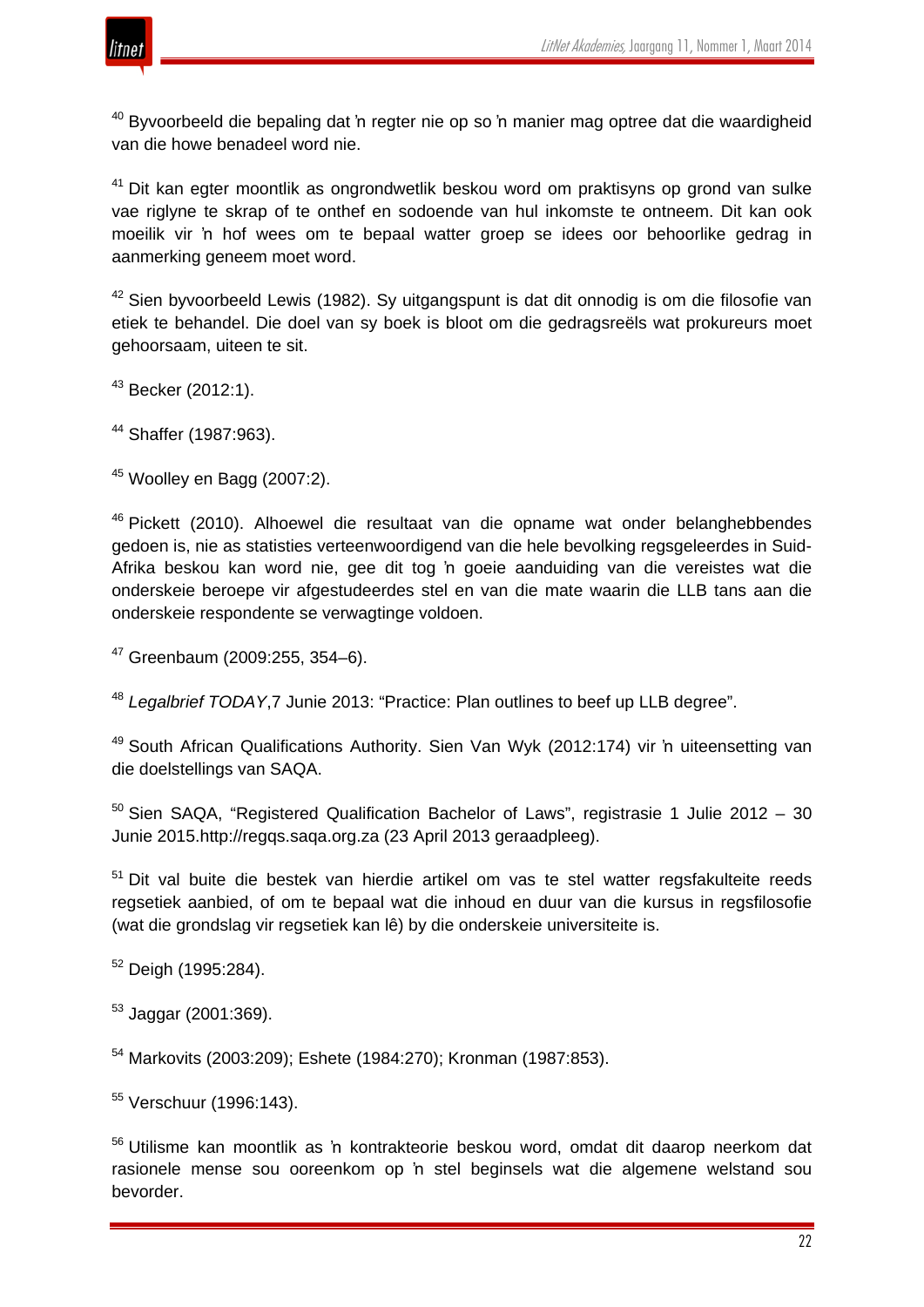

<sup>57</sup> Dit is byna vergelykbaar met "die goeie" van die deugetici (sien hier onder). Bentham het egter 'n spesifieke siening van "die goeie", nl. die maksimering van die welsyn van soveel mense as moontlik.

<sup>58</sup> Utilisme is 'n gevolgsteorie, omdat die kwaliteit van handelinge beoordeel word aan die hand van die (verwagte) gevolge daarvan en die mate waarin die handelinge die algemene welsyn (sal) bevorder. Gevolgsteorieë staan teenoor teorieë wat 'n beginsel as voorafbestaande uitgangspunt aanvaar. Die deontologie en deugetiek hang beide 'n beginsel aan wat as van intrinsieke waarde beskou word.

<sup>59</sup> Verschuur (1996:142).

 $60$  Die uiterste konsekwensie van die nuttigheidsleer is natuurlik dat 'n enkeling (sondebok) gedood mag word as dit ander se lewens sal spaar. Sien byvoorbeeld die bespreking deur Markovits (2003:209, 225 e.v.). Verschuur (1996:154) meen egter dat die dood van iemand – behalwe uit selfverdediging – altyd verbode is.

 $61$  Verschuur (1996:158) verwys daarna as 'n "coincidence of self-regarding interests with the interests of others". Sy meen dat studente geleer kan word dat die individu se geluk met die welsyn van die maatskappy saamhang en dat hulle so moet optree dat die universele welsyn bevorder word.

 $62$  Vorster (2013:36).

<sup>63</sup> Kant onderskei tussen handel in ooreenstemming met plig en handel uit plig. Slegs Ig. is optrede uit respek vir die morele wet. Hierdie optrede ontleen nie sy morele waarde aan die doelstellings wat daarmee verwesenlik moet word nie, soos dat die optrede tot die agent se voordeel kan wees. Verschuur (1996:133).

<sup>64</sup> Sien Bentham se utilisme hier bo.

<sup>65</sup> Sien Aristoteles se deugetiek hier onder.

<sup>66</sup> Verschuur (1996:128 e.v.).

<sup>67</sup> 'n Etiek soortgelyk aan dié van Kant word ook in die Joodse godsdiens en etiek gevind, byvoorbeeld by Maimonides: "Behandel ander soos wat jy deur hulle behandel wil word" (Levine 2003:572).

<sup>68</sup> Hipotetiese imperatiewe, daarenteen, hou in dat die nakom van die verpligting 'n instrument of manier is om een of ander doelwit te bereik. Hulle geld vir 'n spesifieke persoon in 'n spesifieke situasie, in teenstelling met die kategoriese imperatiewe, wat in alle omstandighede vir almal geld (Vorster 2013:36 en Hill 2000:234).

 $69$  Kant se opvolger was Rawls, wat met sy "veil of ignorance" 'n stel hipotetiese omstandighede veronderstel waaronder beginsels aanvaar sou word wat deur almal as redelik beskou sou word.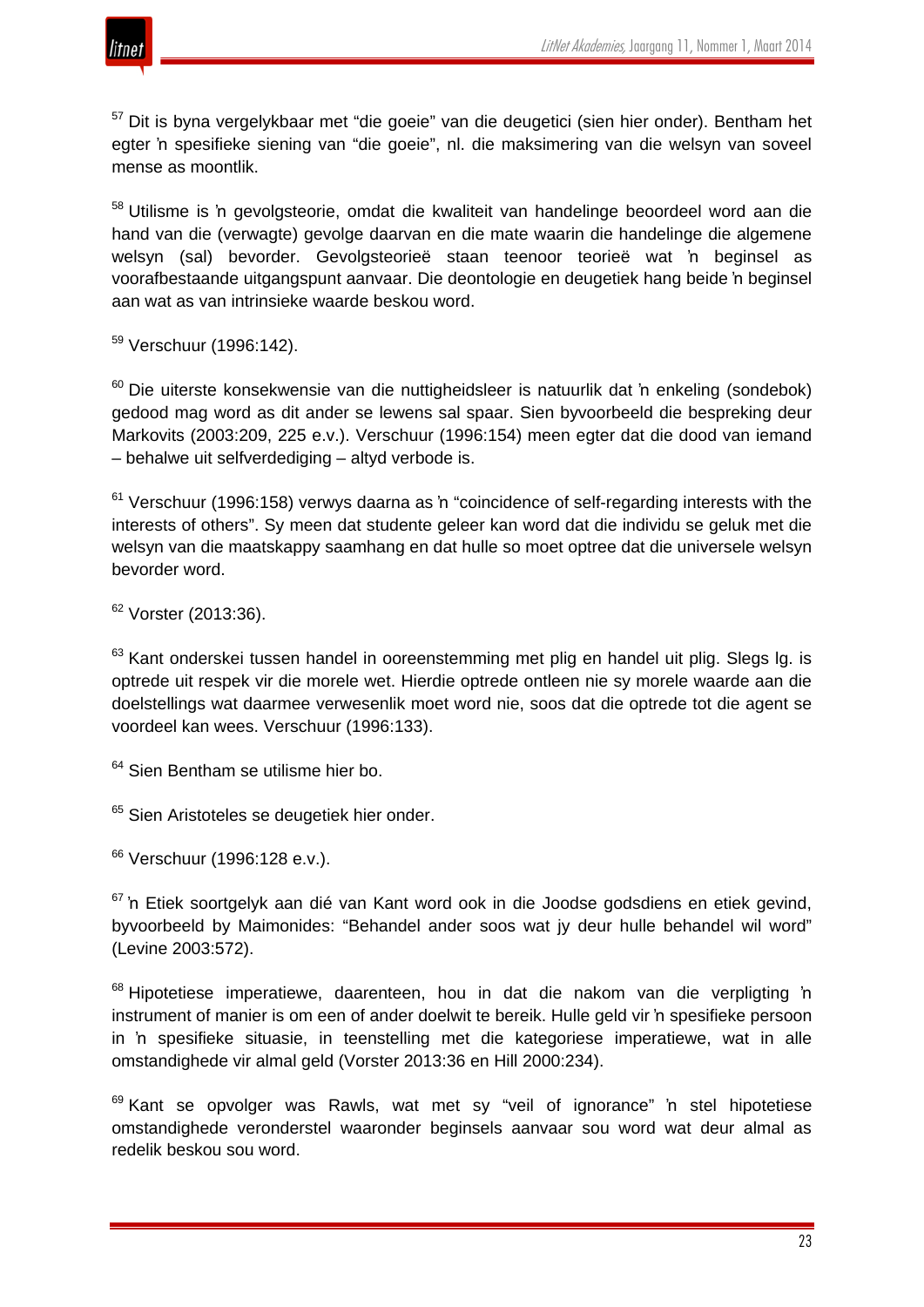

 $70$  Die wil om verpligtinge na te kom of reëls te gehoorsaam, spruit uit respek vir reëls wat deur die mens self, as 'n outonome, morele en rasionele agent, gemaak word. Aangesien die mens self die verpligtinge/reëls bepaal, is hy daaraan onderworpe en verplig om hulle te gehoorsaam (Verschuur 1996:136).

<sup>71</sup> 'n Persoon wat die utilisme aanhang, sal waarskynlik redeneer dat 'n mens jou belofte moet nakom omdat jy andersins as onbetroubaar beskou sal word of jou reputasie daaronder sal ly.

<sup>72</sup> Aristoteles se *Nichomachean ethics* ('n stel briewe wat hy aan sy seun Nichomachus geskryf het).

<sup>73</sup> Die wortels van deugetiek word in die antieke Chinese en selfs ouer filosofieë gevind. Moderne variasies daarvan geniet wye aanhang. Sien *Stanford Encyclopedia of Philosophy* en die verwysings daarin vervat. 'n Soortgelyke etiek word in die Joodse godsdiens benadruk, byvoorbeeld deur Nachmanides: "'n Mens moet doen wat goed en reg is" (Levine 2003:543).

<sup>74</sup> Verschuur (1996:120–4, 136, 168).

 $75$  Die individu is deel van die gemeenskap en kan nie floreer as dit met sy vriende, gemeenskap of omgewing sleg gaan nie. Sien Van Tongeren (2010:19).

<sup>76</sup> Kamtekar (2004:458, 460).

 $77$  Die motivering of gesindheid waarmee iets gedoen word, is belangriker as die gevolge van die optrede (Verschuur 1996:178).

<sup>78</sup> Verschuur en bronne deur haar aangehaal verwys na "settled and dependable attitudes and ways of acting, which, though they are generally called dispositions are better thought of as habits of choice" (1996:180).

 $79$  Die sg. "situationists" beweer die teendeel – dat mense nie ooreenkomstig hul karakters optree nie, maar eerder volgens die situasie wat hom voordoen. Hulle ontken dat daar iets soos karakter is of dat karakterbou moontlik is (Kamtekar 2004:458).

<sup>80</sup> Verschuur (1996:118).

<sup>81</sup> Aristoteles beskryf ongeveer 15 deugde wat bevorderlik vir die goeie lewe is, maar vier hiervan word as kardinale deugde aangedui (Van Tongeren 2010:19 e.v.). Party moderne deugetici onderskei tussen deugde wat *noodsaaklik* is vir die algemene welsyn/goeie (eerlikheid, billikheid, opregtheid, integriteit) en deugde wat *bevorderlik* is (maar nie noodsaaklik nie) vir die algemene welsyn/goeie (vrygewigheid, medelye en simpatie) (Verschuur 1996:122, 170). Die Katolieke deugdeleer onderskei weer tussen die hoofdeugde geloof, hoop en liefde en ander, mindere deugde.

<sup>82</sup> Kamtekar (2004:479–80).

83 Van Tongeren (2010:22 e.v.).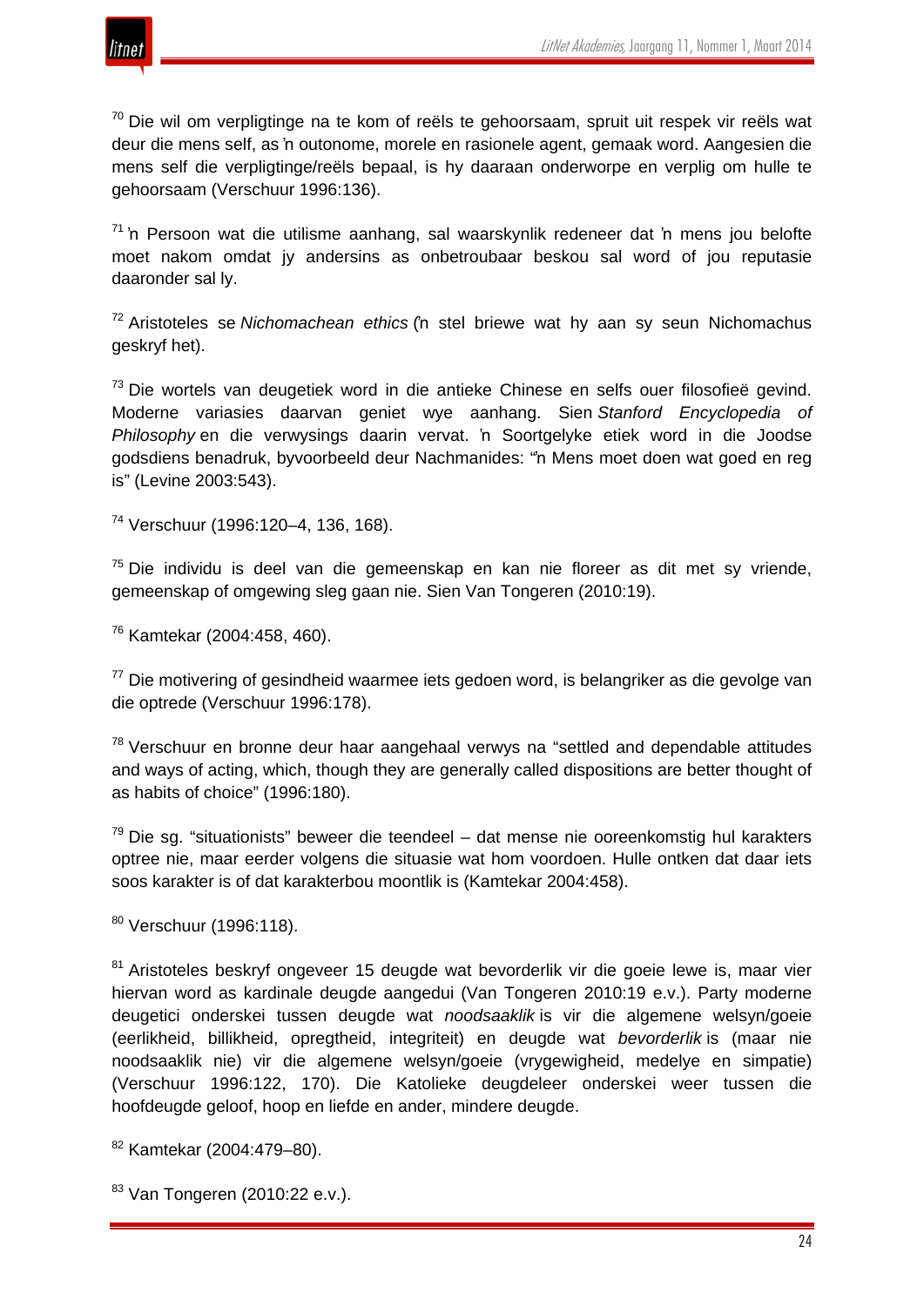

<sup>84</sup> Kamtekar (2004:490).

85 Verschuur (1996:181).

 $86$  Woolley en Bagg (2007:12).

<sup>87</sup> Verschuur (1996:170).

<sup>88</sup> Kamtekar (2004:482).

<sup>89</sup> Postmoderniste bevraagteken die kernteorieë van modernisme/rasionalisme/liberalisme en die idee dat daar een geldige waardestelsel of enige universele waarhede of beginsels kan bestaan. Sien Cook (1992:751).

<sup>90</sup> Die feminisme weer meen dat etiek en etiese teorie vanuit 'n tipiese (blanke, Westerse) manlike oogpunt beskryf word en dat vroue en ander gemarginaliseerde groepe se perspektiewe nie genoegsaam geag word nie (Jagger 2001:358 e.v.).

<sup>91</sup> 'n Advokaat kon byvoorbeeld sy hoed op hou wanneer hy voor die regter in die 18deeeuse Kaapse howe verskyn, maar 'n prokureur moes sonder sy hoed verskyn. Radloff (1997).

<sup>92</sup> Nussbaum (1995:72–5).

<sup>93</sup> Van Wyk (2001:260).

<sup>94</sup> Macklin (1999:28).

95 Peterson en Seligman (2004).

 $96$  Woolley en Bagg (2007:8): "Taken together, the ethical decisions made over a lawyer's life are the variety of decisions which he or she makes acting consistently with the moral goals of lawyering, which include being loyal to her clients, respecting justice, and acting with care and compassion for others."

 $97$  Plato het die idee van 'n onveranderlike en ewige kosmiese orde voorgestaan en geglo dat 'n mens kennis van ewige waarhede kan bekom. Universele morele beginsels (soos goedheid en regverdigheid) geld universeel en is die toetssteen waarteen menslike gedrag gemeet word. Riddal (1999:53 e.v.).

<sup>98</sup> Van Tongeren (2010:20) en Becker (2012:5).

99 Verschuur (1996:178).

 $100$  Ladd (1973:12). Vry uit die Engels vertaal.

 $101$  Kolbe (1728:126 e.v.).

 $102$  Velasquez (1992:2).